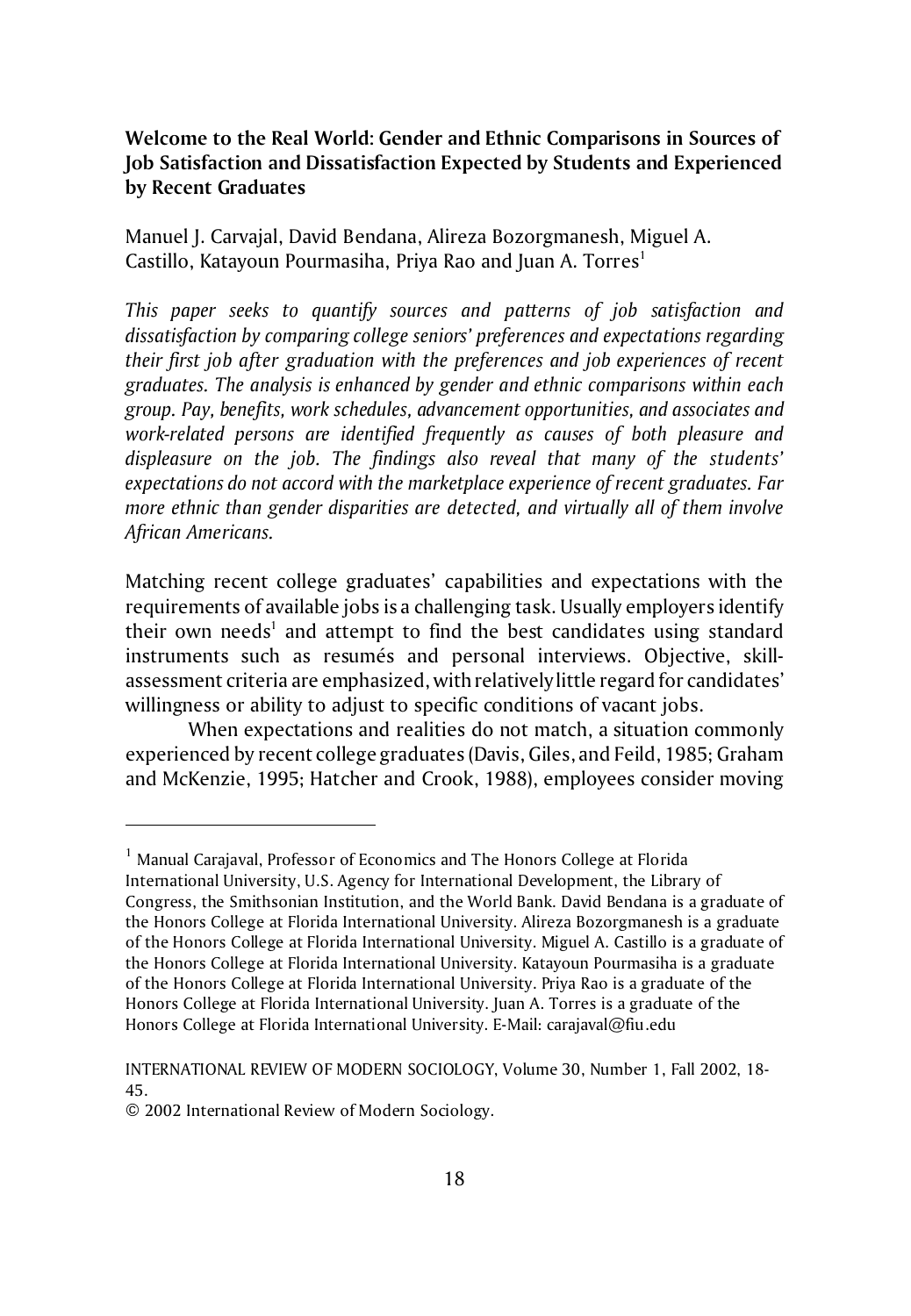to another job, perhaps even another organization, thus increasing turnover and its expenses above the frictional staff turnover rate (Harkins, 1998; Hellman, 1997; Tang, Kim, and Tang, 2000). If other opportunities are not readily available (Hecker, 1992; Shelley, 1992; Shelley, 1994) or if employees are purposely excluded from jobs or job-information networks (Braddock and McPartland, 1987; Morrison and Von Glinow, 1990), dissatisfaction may develop into frustration and lead to absenteeism, loss of productivity, and other dysfunctional manifestations. Thus, policies consistent with a rational and efficient allocation of resources should include elements which reduce turnover by paying more attention to factors wholly or partly under the control of employers. This area is the domain of job satisfaction and is important because it affects economic outcomes (Hamermesh, 2001).

Workers experience job satisfaction or dissatisfaction when they achieve, or fail to achieve, objectives they deem important in their work (Anderson-Harper, Berger, and Noel, 1992; Rauch, 1981). A desire to change jobs may arise because of two kinds of reasons: expulsion factors, brought about by discontentment with one's work or employer, and/or attraction factors resulting from availability of a seemingly more favorable position or employer. Examples of the first kind are stressful work environments, burnout, and inflexible schedules, while better pay and benefits, autonomy, and access to advancement opportunities are examples of the second kind. In both instances job satisfaction is of the essence–unconformity with one's current position as an expelling force *versus* perception of better conditions elsewhere as a magnet force.

Some determinants of satisfaction or dissatisfaction in the workplace appear to be distributed randomly among workers. Different persons react differently to a given set of stimuli, say, offered by a position or job situation, or a person may react differently to a stimulus at two points in time or under different circumstances. Some workers may be primarily concerned with maximizing salary and benefits, regardless of nature of activity, stress associated with it, rigidity of employer's policies, or similar inconveniences, while others may be willing to trade off financial rewards for more pleasant working conditions, greater flexibility, or more challenging responsibilities (Mulligan, 1998).

But this distribution is not entirely random. Part of the variation may be systematically related to workers' gender and/or ethnicity (Crocker et al., 1991; Ganzach, 1998; Kaye, Alexander, and Kauffman, 1999; Ma and MacMillan, 1999; Mannheim, Baruch, and Tal, 1997; Ross and Wright, 1998; Weaver, 1998; Weaver, 2000). If different groups (i.e*.* men *versus* women, minorities *versus* nonminorities) were found to adjust differently, in direction or magnitude, to identical job satisfaction (or dissatisfaction) determinants, employers might be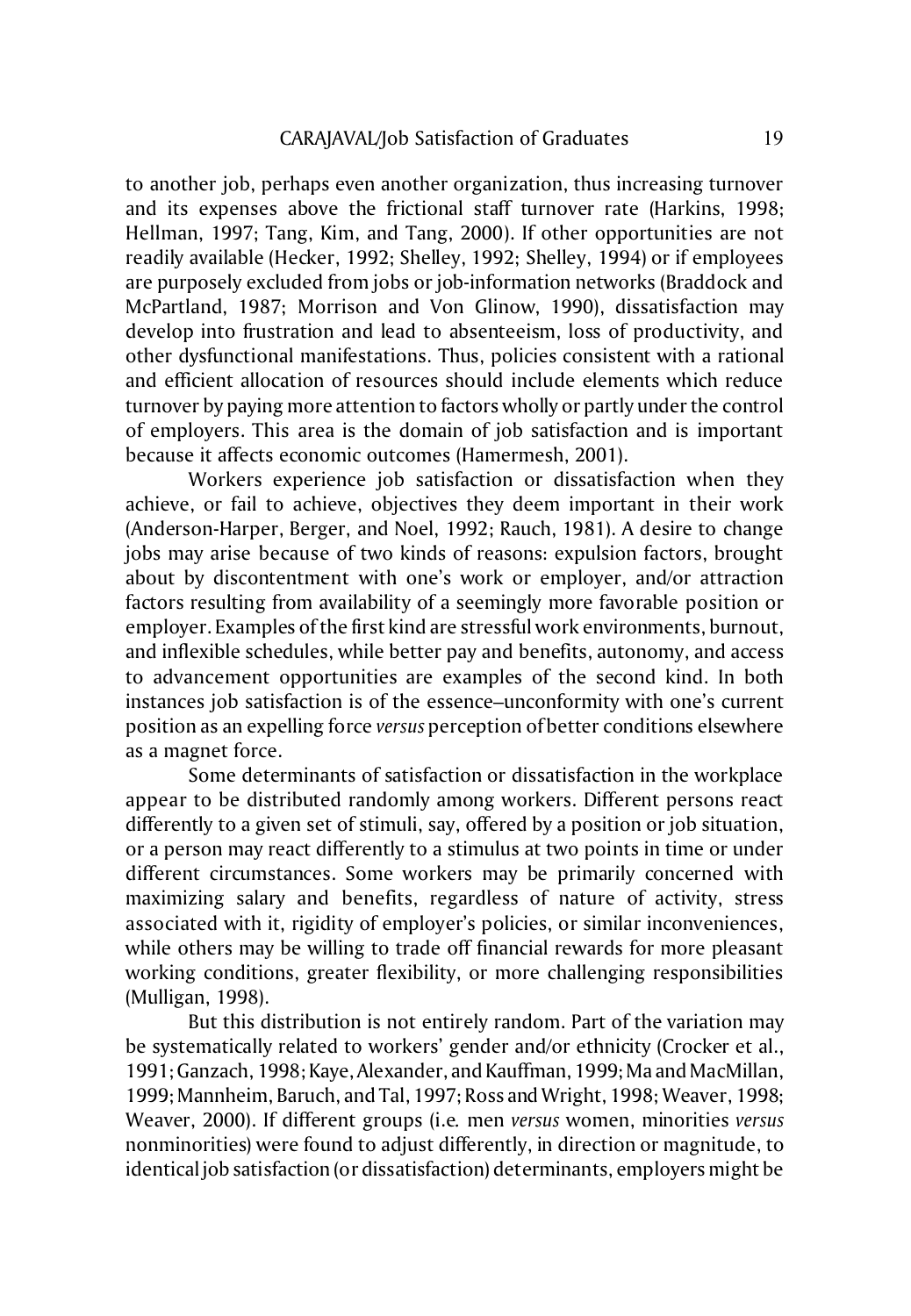able to increase overall satisfaction (or decrease dissatisfaction) by providing their employees with rewards specifically appealing to them, while eliminating less appealing or potentially dysfunctional stimuli. Compensating systems addressing candidates' needs and aspirations could be designed, information could be made available to reduce unrealistic expectations by graduating students about to enter the job market, and a smoother transition of college graduates into the labor force could be attained, all of which would reduce the turnover rate (Davis, Giles, and Feild, 1985).

Two issues are at stake here: One is whether or not disparities in sources and patterns of satisfaction and dissatisfaction exist between college students' expectations and the marketplace experiences of recent graduates. The other is whether or not these disparities, if they exist, are related to variation by gender and ethnicity. Since women often are forced by society to make career *versus* family-life decisions not typically confronted by men and are more likely than men to experience sexual harassment (Laband and Lentz, 1998), and ethnic minorities encounter, more than occasionally, obstacles posed by subtle or overt racism, natural patterns tend to develop out of their socialization processes that may lead them to perceive differently seemingly identical situations (Niemann and Dovidio, 1998) or even generate less positive responses to their employers (Milliken and Martins, 1996).

Moreover, to the extent that workers may scale down their hopes and expectations once they confront the realities of their jobs, should women's and minorities' initial work experiences be systematically adverse, they may be more likely than their nonminority men counterparts to reduce the importance of work traits which they used to value as students. Ting (1996) goes a step further and suggests that since women and minorities are substantially underrepresented in top positions, such small representation can lead women and minorities to believe that they do not have equal access to jobs and have to overcome more barriers to be treated equally, which ends up affecting their levels of job satisfaction negatively and significantly. Thus, understanding gender and ethnic differences in preferences and expectations between students and newly entrants into the labor force is essential to any type of assessment or forecasting (Carvajal et al., 1996; Waite, Haggstrom, and Kanouse, 1986).

This paper seeks to identify and quantify sources and patterns of job satisfaction and dissatisfaction. Specifically, college seniors' preferences and expectations regarding their first job after graduation are compared to the preferences and job experiences of recent college graduates. The analysis is enhanced by gender and ethnic comparisons within each group.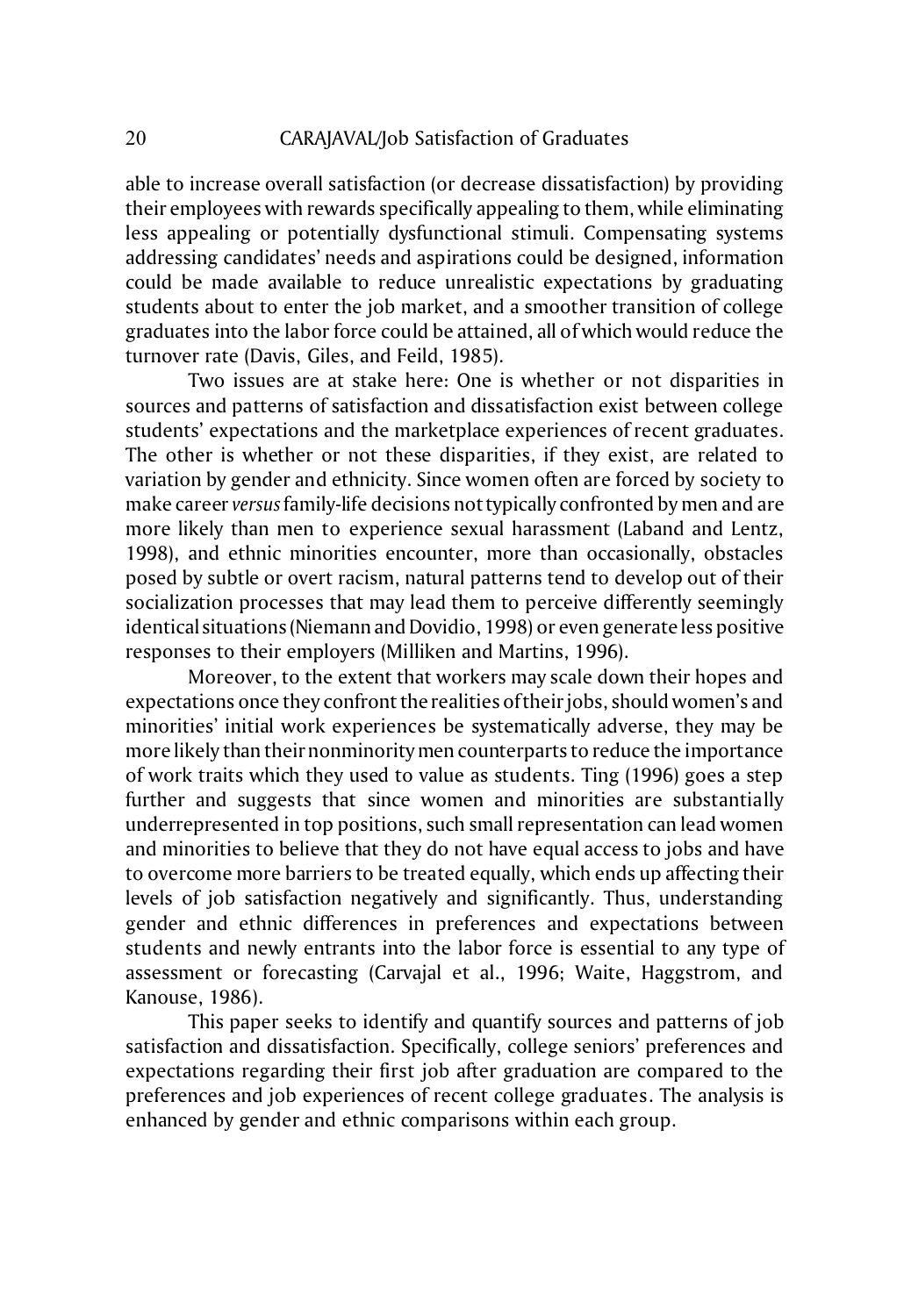#### **METHODS**

The data are gathered from alumni and students at Florida International University, a public institution of higher learning located in Miami, Florida (U.S.A.). Besides the obvious benefit of not having to standardize students' admission and promotion policies, practices, and outcomes of several universities, $^3$  which inevitably would create unwanted disturbances, this choice offers two advantages. One is the diverse ethnic pool which characterizes both students and graduates from this institution, especially Hispanics, frequently excluded from ethnic comparisons. The second advantage is that, since many students have jobs, a more direct link can be established between study and work, especially with respect to opportunity cost.<sup>4</sup>

Students' as well as graduates' preferences and expectations related to job satisfaction vary with academic discipline. For example, one might argue that, because of the nature of their professions, Humanities majors prefer and expect less structured work settings than, say, Engineering majors. If genderand ethnic-selective socialization patterns influence the process of occupational choice making (Danzier, 1983; McNair and Brown, 1983; Rotberg, Brown, and Ware, 1987), observed gender and ethnic disparities in aggregate preferences and expectations might largely reflect interdisciplinary variations in biases and attitudes. Only when ethnic- and gender-related patterns of preferences and expectations emerge within narrowly defined occupational categories can such patterns be attributed with any accuracy to gender and/or ethnic variation (Wheeler, 1981). In an effort to reduce unwarranted fluctuations due to heterogeneity of academic disciplines, the scope of this study is restricted to students and alumni from the College of Business.<sup>5</sup> Business is chosen because a large percentage of students generally join the labor force right after graduation. In addition, it is an area in which gender differences in earnings and other sources of job satisfaction have been identified in the literature (National Center for Education Statistics, 1993).

The data for graduates are drawn from the universe of 808 recipients of baccalaureate degrees conferred by the College of Business in 1994. At least three attempts were made to contact each alumnus/alumna during December 1995 - February 1996, with a success rate of 43.7 percent. Considering that over 10 percent of graduates are foreigners not eligible to join the U.S. labor market, who returned to their countries after graduation, the success rate is very high.

Of the 353 persons contacted, 36 declined to respond; the other 317 graduates are classified as follows: 229 currently working, 18 looking for a job, 58 pursuing post-baccalaureate degrees, and 12 not in the labor force for personal reasons. The graduates' data set consists of alumni currently working,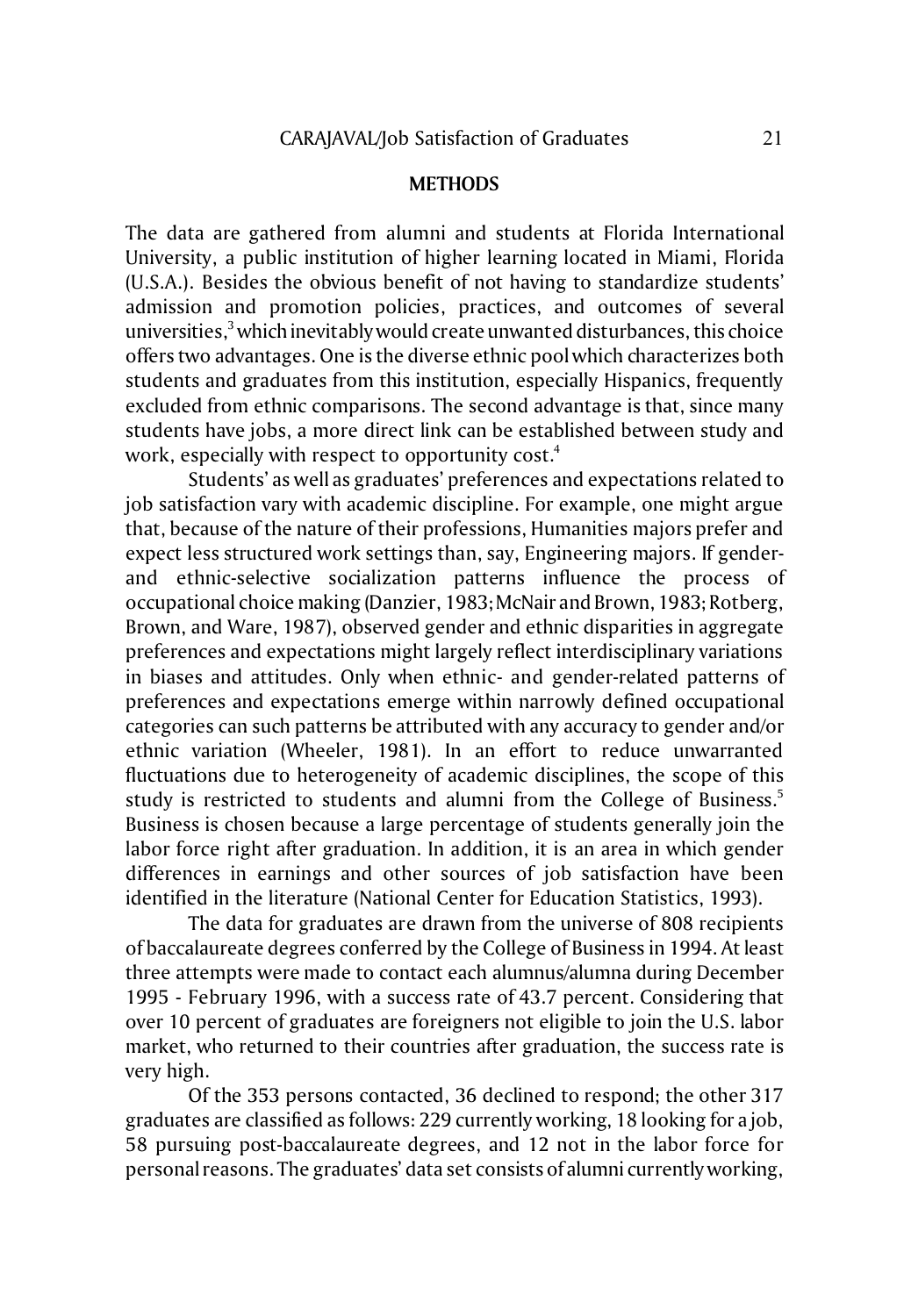or who have held a job after graduation, and identify at least one source of job satisfaction and one source of job dissatisfaction. A total of 239 recent graduates meet these criteria. They are evenly divided–120 men and 119 women. Non-Hispanic Whites account for almost a quarter (22.2 percent) of the data set, African Americans constitute 12.5 percent, and Hispanics represent about three-fifths (60.7 percent); the remaining 4.6 percent are classified as belonging to other ethnic groups.<sup>6</sup>

The analysis of students' expectations is restricted to seniors. As Betts (1996) and Smith and Powell (1990) point out, college seniors, near the end of their didactic experience, are on the verge of entering the job market; consequently, their views tend to be more realistic than the views of other students. To form the students' data set, a simple random sample consisting of 36 out of a total of 96 senior-level courses (37.5 percent) offered by the College of Business in the Spring 1996 semester is selected, and the fourthyear students enrolled in these courses are asked to respond. This yields an initial sample of 362 seniors. Since most foreign students are precluded from entering the U.S. labor market, their presence in the data set would distort the profile of those eligible to compete for jobs after graduation, that is, the subset comparable to graduates. Thus, foreign students are deleted and the data set is reduced to 315 college seniors who are U.S. citizens or hold resident-alien status (i.e. students who possess the capability to work). Of these, 289 students indicate their intention to pursue a full- or part-time job after graduation. They are both willing and able to work, so they constitute the sample used for measuring students' preferences and expectations. This sample is representative of the universe of College of Business seniors enrolled in the Spring 1996 semester with an estimated error of under 5 percent. Men outnumber women 58.8 percent to 41.2 percent. Ethnically, 16.9 percent are Non-Hispanic White, 11.8 percent are African American, 63.0 percent are Hispanic, and the remaining 8.3 percent fall under the classification of other ethnic groups.

Thus, two data sets, drawn at approximately the same time, are used in this study, one pertaining to recent graduates and the other pertaining to students. Both sets are cross sectional. Implicit in their comparison is the assumption that the students' data set is not only representative of students enrolled at the time of the survey, but that it also reflects the distribution of preferences and beliefs of recent graduates when they were seniors two years prior. The purpose of the analysis is to ascertain whether or not respondents in the working data set have altered their job-related attitudes or forsaken their earlier work ideals due to their labor-market experiences, in spite of the short time in their jobs, and the extent to which such change may be influenced by gender and/or ethnicity. Obviously, if the students' data set is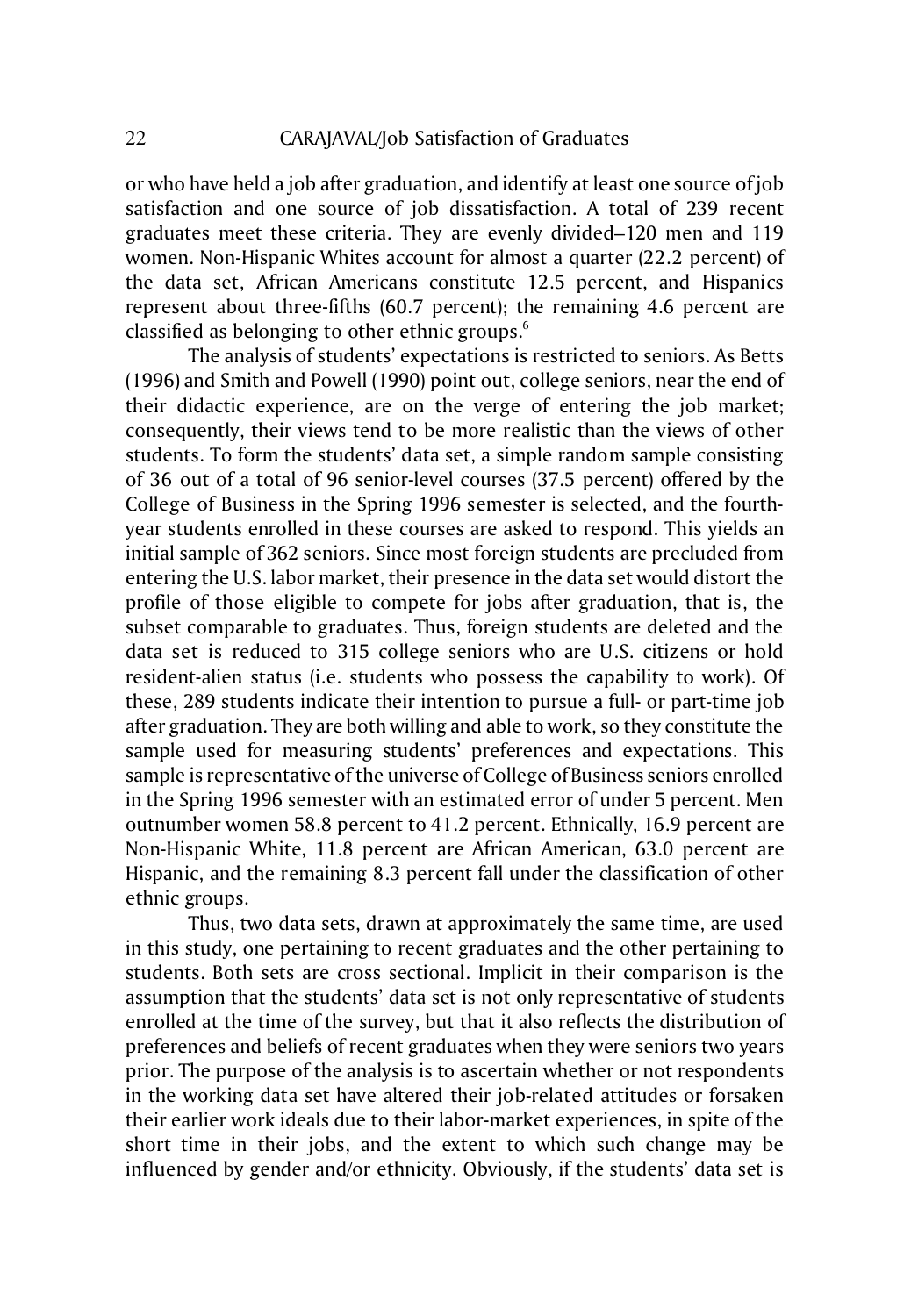not representative of recent graduates' preferences and beliefs when they were students, the comparison would not be valid.

The rest of the methodology is simple. Alumni are asked to identify, in open responses, the three most important sources of satisfaction and the three most important sources of dissatisfaction which they have experienced in their first job after graduation. Similarly, seniors are asked to identify the three most important sources of satisfaction and dissatisfaction which they expect to find in their first job after graduation. These sources may be intrinsic (i.e. pertaining to the nature of, and activities inherent to, a position or set of tasks such as intellectual stimulation or feeling of accomplishment) or extrinsic (i.e. focusing on external considerations such as job security, interaction with supervisors, or perceived inequity in working conditions) (Abraham, 1999; Mottaz, 1985; Purohit and Lambert, 1983; Wheeler, 1981).

The answers are tabulated by frequency of response and reported by gender and ethnic group in s 1 and 2 for job satisfaction and in Tables 3 and 4 for job dissatisfaction. $^7$  (Only sources with a response rate of 10 percent or higher within at least one gender or ethnic classification are reported.) In these tables, statistically significant differences (alpha levels of 1 percent, 5 percent, and 10 percent) in frequencies of response between recent graduates and students, between men and women, and among ethnic groups are detected and reported using a two-tail t-test for the difference between the percentages of two distributions. Tables 5 and 6 show the comparative rank order of sources of satisfaction and dissatisfaction, respectively.

# **RESULTS: JOB SATISFACTION**

Pay, an extrinsic source of job satisfaction, is the top response by both college seniors and alumni in every gender/ethnic classification. This finding is consistent with the results of at least another South Florida study (Carvajal and Hardigan, 1999a) and reinforces the argument by Amirault (1994) and by Smith and Powell (1990) that pay is the primary reason why people go to college and work. Judging by the statistical significance of the disparity, students seem to overestimate the prominence of income relative to the experience of recent graduates, which accords with the evidence reported by Hatcher and Crook (1988). Neither gender nor ethnic differences are significant, which is somewhat surprising, especially since, under similar conditions, women and minorities often earn less than their men and nonminority counterparts (Boyd, 1991; Carvajal et al., 2000; Major and Konar, 1984; Morrison and Von Glinow, 1990; Smith and Powell, 1990). Perhaps women and minorities use other women and minorities as their reference groups, and thus view their pay just as satisfactorily or dissatisfactorily as do men and nonminorities.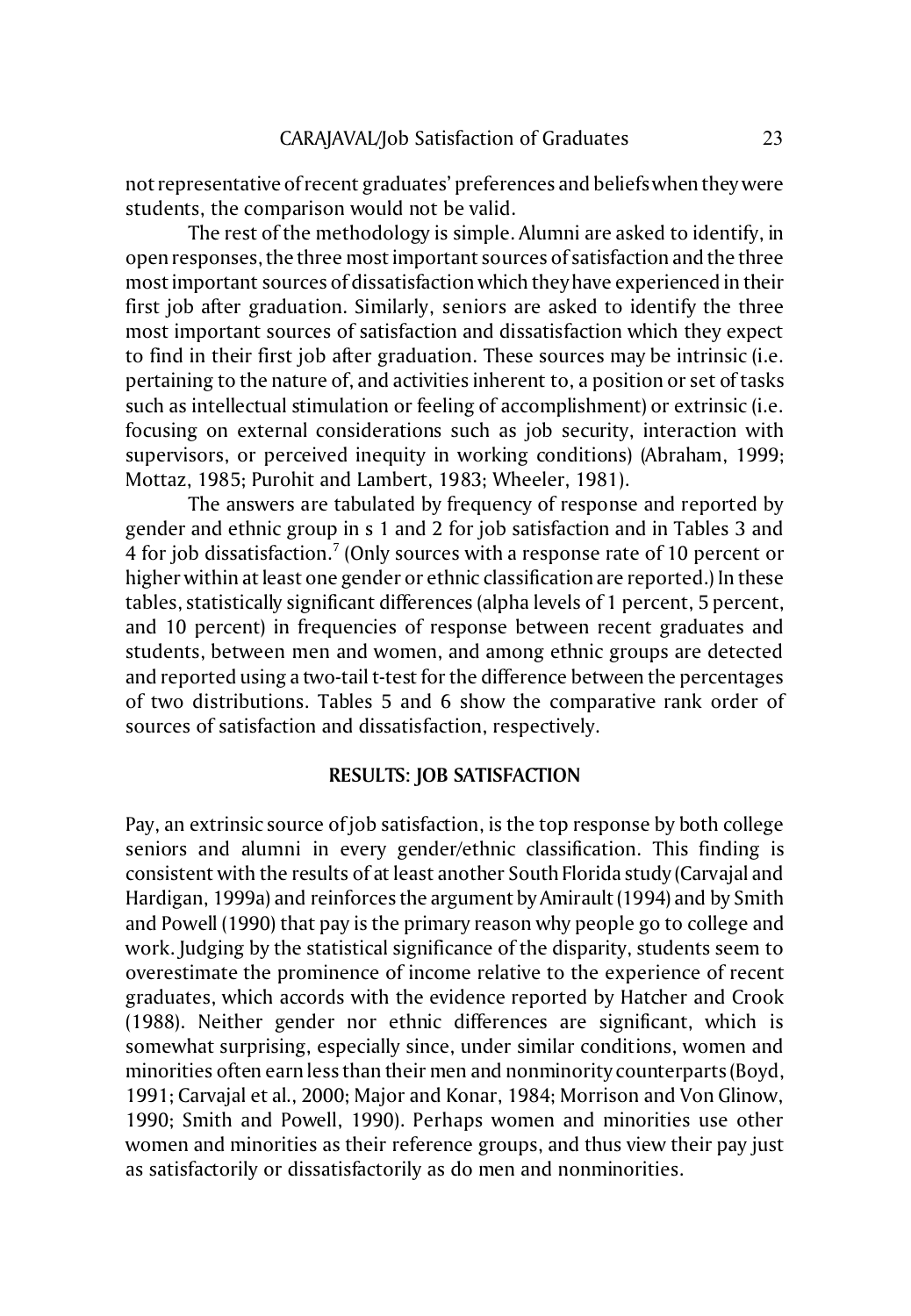Table 1. Sources of job satisfaction reported most often by recent college graduates and anticipated by college seniors, and their frequency of response, by gender.

|                                                                                    | Job Satisfaction                                            |                                                  |                                   |                                                            |                                      |                                  |  |  |
|------------------------------------------------------------------------------------|-------------------------------------------------------------|--------------------------------------------------|-----------------------------------|------------------------------------------------------------|--------------------------------------|----------------------------------|--|--|
| Sources of Job Satisfaction                                                        | Frequency of Response<br>(percentage)                       |                                                  |                                   |                                                            |                                      |                                  |  |  |
|                                                                                    | <b>Recent Graduates</b><br><b>College Seniors</b>           |                                                  |                                   |                                                            |                                      |                                  |  |  |
|                                                                                    | Total                                                       | Men                                              | Women                             | Total                                                      | Men                                  | Women                            |  |  |
| Number of respondents                                                              | 239                                                         | 120                                              | 119                               | 289                                                        | 170                                  | 119                              |  |  |
| Pay/income<br><b>Benefits</b><br>Flexibility of work schedules and number of hours | 52.3 <sup>a</sup><br>31.8 <sup>a</sup><br>25.1 <sup>a</sup> | $56.7*$<br>$28.3^+$<br>21.7 <sup>6</sup>         | $47.9^{*}$<br>$35.3*$<br>$28.6*$  | 71.6 <sup>a</sup><br>17.3 <sup>a</sup><br>9.0 <sup>a</sup> | $73.5^*$<br>$18.8^{+}$<br>$11.8^{b}$ | $68.9*$<br>$15.1*$<br>$5.0^{b*}$ |  |  |
| Coworkers and job-related persons<br>Work environment                              | $23.4^{\circ}$<br>20.5 <sup>c</sup>                         | $25.0*$<br>$20.8^+$                              | $21.8*$<br>20.2                   | 7.3 <sup>a</sup><br>$14.5^\circ$                           | $7.1^*$<br>$10.0^{d*}$               | $7.6*$<br>21.0 <sup>d</sup>      |  |  |
| Nature of the job itself<br>Availability of advancement opportunities              | 16.3 <sup>c</sup><br>15.5 <sup>e</sup><br>12.6              | $21.7^{b}$<br>$12.5^{\circ}$<br>$10.0^{\dagger}$ | 10.9 <sup>b</sup><br>18.5<br>15.1 | 10.7 <sup>c</sup><br>$23.2^{\circ}$<br>16.3                | $9.4*$<br>$20.6+$<br>$18.2^{+}$      | 12.6<br>26.9<br>13.4             |  |  |
| Job security<br>Challenge and responsibility<br>Ability to learn new things        | 12.6<br>12.1                                                | 14.2<br>$6.7^{d+}$                               | 10.9<br>17.6 <sup>d</sup>         | 15.2<br>14.2                                               | 14.1<br>$13.5^{+}$                   | 16.8<br>15.1                     |  |  |
| Autonomy                                                                           | 8.8<br>6.7                                                  | $12.5^{b}$<br>5.0                                | 5.0 <sup>b</sup><br>8.4           | 6.6<br>6.9                                                 | $6.5^{\dagger}$<br>6.5               | 6.7<br>7.6                       |  |  |
| Firm's structure and management<br>Location                                        | 4.6                                                         | 5.0                                              | 4.2                               | 3.8                                                        | 2.9                                  | 5.0                              |  |  |
| Fulfillment/achievement/creativity<br>Ability to use one's knowledge and skills    | 2.9 <sup>a</sup><br>1.7 <sup>a</sup>                        | $1.7^{*}$<br>$\sqrt{5}$                          | $4.2^+$<br>$3.4^{\frac{6}{3}}$    | 12.8 <sup>a</sup><br>6.9 <sup>a</sup>                      | $11.8*$<br>$4.7^{f5}$                | $14.3*$<br>10.1 <sup>15</sup>    |  |  |
| Recognition and appreciation                                                       | 1.7 <sup>c</sup>                                            | 1.7                                              | 1.7                               | 4.2 <sup>c</sup>                                           | 5.3                                  | 2.5                              |  |  |

 $\degree$ Percentage of recent graduates significantly different from percentage of college seniors (α = .01).

<sup>b</sup>Gender percentages significantly different from each other ( $\alpha = .05$ ).

Fercentage of recent graduates significantly different from percentage of college seniors ( $\alpha$  = .10).

<sup>d</sup>Gender percentages significantly different from each other ( $\alpha = .01$ ).

 $\text{Percentage of recent gradients significantly different from percentage of college seniors (α = .05).}$ 

Percentage means significantly different from each other ( $\alpha = .10$ ).

 $^\dagger$ Percentage of recent graduates significantly different from percentage of college seniors within the same gender ( $\alpha$  = .01).

 $^{\$}$ Percentage of recent graduates significantly different from percentage of college seniors within the same gender ( $\alpha$  = .05).

 $^\dagger$ Percentage of recent graduates significantly different from percentage of college seniors within the same gender ( $\alpha$  = .10).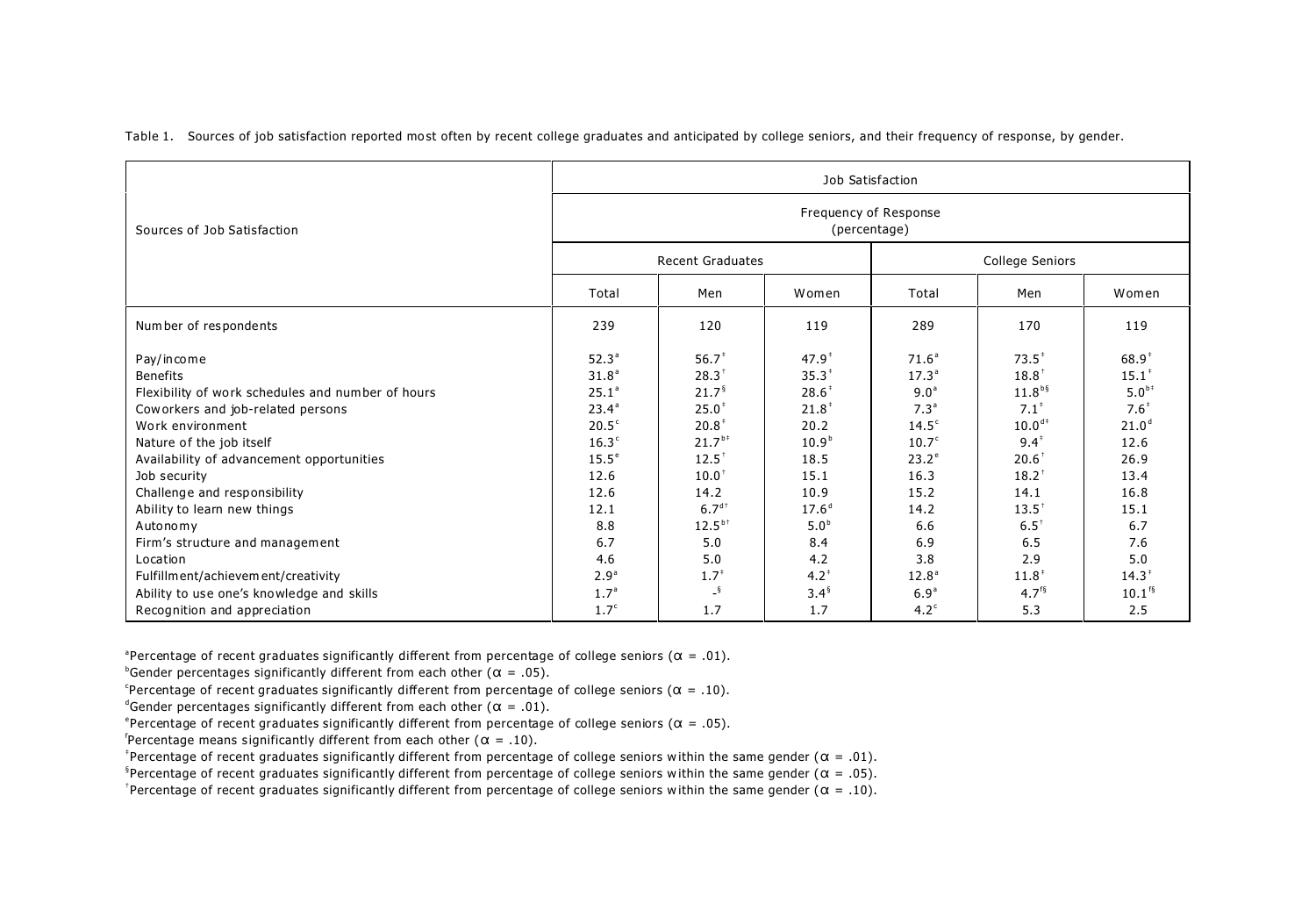|  |  |  |  | Table 2. Sources of job satisfaction reported most often by recent college graduates and anticipated by college seniors, and their frequency of response, by ethnic group. |  |  |
|--|--|--|--|----------------------------------------------------------------------------------------------------------------------------------------------------------------------------|--|--|
|--|--|--|--|----------------------------------------------------------------------------------------------------------------------------------------------------------------------------|--|--|

|                                                                                                                                                                                                                                                                                                                                                                                                      | Job Satisfaction                                                                                                                                    |                                                                                                                                                                                                                    |                                                                                                                                                                                  |                                                                                                                                                       |                                                                                                                                                                                                           |                                                                                                                                                                                  |  |  |  |
|------------------------------------------------------------------------------------------------------------------------------------------------------------------------------------------------------------------------------------------------------------------------------------------------------------------------------------------------------------------------------------------------------|-----------------------------------------------------------------------------------------------------------------------------------------------------|--------------------------------------------------------------------------------------------------------------------------------------------------------------------------------------------------------------------|----------------------------------------------------------------------------------------------------------------------------------------------------------------------------------|-------------------------------------------------------------------------------------------------------------------------------------------------------|-----------------------------------------------------------------------------------------------------------------------------------------------------------------------------------------------------------|----------------------------------------------------------------------------------------------------------------------------------------------------------------------------------|--|--|--|
| Sources of Job Satisfaction                                                                                                                                                                                                                                                                                                                                                                          | Frequency of Response<br>(percentage)                                                                                                               |                                                                                                                                                                                                                    |                                                                                                                                                                                  |                                                                                                                                                       |                                                                                                                                                                                                           |                                                                                                                                                                                  |  |  |  |
|                                                                                                                                                                                                                                                                                                                                                                                                      |                                                                                                                                                     | <b>Recent Graduates</b>                                                                                                                                                                                            |                                                                                                                                                                                  |                                                                                                                                                       | <b>College Seniors</b>                                                                                                                                                                                    |                                                                                                                                                                                  |  |  |  |
|                                                                                                                                                                                                                                                                                                                                                                                                      | Non-<br>Hispanic<br>Whites                                                                                                                          | African<br>Americans                                                                                                                                                                                               | Hispanics                                                                                                                                                                        | Non-<br>Hispanic<br>Whites                                                                                                                            | African<br>Americans                                                                                                                                                                                      | <b>Hispanics</b>                                                                                                                                                                 |  |  |  |
| Number of respondents                                                                                                                                                                                                                                                                                                                                                                                | 53                                                                                                                                                  | 30                                                                                                                                                                                                                 | 145                                                                                                                                                                              | 49                                                                                                                                                    | 34                                                                                                                                                                                                        | 182                                                                                                                                                                              |  |  |  |
| Pay/income<br><b>Benefits</b><br>Flexibility of work schedules and number of hours<br>Coworkers and job-related persons<br>Work environment<br>Nature of the job itself<br>Availability of advancement opportunities<br>Job security<br>Challenge and responsibility<br>Ability to learn new things<br>Autonomy<br>Firm's structure and management<br>Location<br>Fulfillment/achievement/creativity | 54.7<br>$35.8^{a+}$<br>17.0 <sup>a</sup><br>28.3c<br>$22.6*$<br>15.1<br>13.2<br>15.1<br>18.9<br>13.2<br>7.5<br>3.8 <sup>a</sup><br>5.7<br>$1.9^{+}$ | $43.3^+$<br>$13.3^{ab}$<br>$36.7^{a+}$<br>10.0 <sup>ct</sup><br>30.0 <sup>d</sup><br>20.0<br>16.7<br>10.0<br>10.0<br>$16.7^{+}$<br>10.0<br>$20.0^{a}$ <sup>e<math>*</math></sup><br>6.7<br>$\overline{\mathsf{S}}$ | $47.9*$<br>$35.2^{b}$<br>$26.9*$<br>$20.7*$<br>16.6 <sup>d</sup><br>$15.9^{5}$<br>$17.2^{+}$<br>$11.0^{+}$<br>11.0<br>$11.7^{+}$<br>9.0<br>$5.5^{\circ}$<br>4.1<br>$4.1^{\circ}$ | 69.4<br>$12.2^{c}$<br>8.2<br>$6.1*$<br>$4.1^{aft}$<br>22.4 <sup>9</sup><br>18.4<br>$18.4^\circ$<br>24.5<br>$4.1^f$<br>8.2<br>2.0<br>4.1<br>$26.5^{9}$ | $64.7^{+}$<br>$26.5^\circ$<br>$5.9*$<br>$-d+$<br>17.6 <sup>a</sup><br>8.8<br>26.5<br>5.9 <sup>cd</sup><br>11.8<br>$2.9^{b+}$<br>11.8<br>$\mathbf{L}^{\ddagger}$<br>11.8 <sup>e</sup><br>14.7 <sup>5</sup> | $73.1*$<br>$18.7*$<br>$9.9*$<br>$7.7^{d*}$<br>15.9 <sup>f</sup><br>7.799<br>$25.3^+$<br>$18.7^{d+}$<br>15.4<br>$19.2^{bft}$<br>6.0<br>7.1<br>2.2 <sup>e</sup><br>$8.8^{\rm\,g+}$ |  |  |  |
| Ability to use one's knowledge and skills<br>Recognition and appreciation                                                                                                                                                                                                                                                                                                                            | 1.9                                                                                                                                                 | $-$ <sup>+</sup>                                                                                                                                                                                                   | 2.1 <sup>6</sup><br>2.8                                                                                                                                                          | 4.1<br>$\overline{\phantom{a}}^a$                                                                                                                     | 2.9<br>$11.8^{ad+}$                                                                                                                                                                                       | $7.7^{\frac{6}{5}}$<br>4.4 <sup>d</sup>                                                                                                                                          |  |  |  |

 $^{\circ}$ Percentages of Non-Hispanic Whites and African Americans significantly different from each other ( $\alpha$  = .05).

 $^{\rm b}$ Percentages of African Americans and Hispanics significantly different from each other ( $\alpha$  = .05).

 $\epsilon$ Percentages of Non-Hispanic Whites and African Americans significantly different from each other ( $\alpha$  = .10).

<sup>d</sup> Percentages of African Am ericans and Hispanics significantly different from each other ( $\alpha$  = .10).

e Percentages of African Am ericans and Hispanics significantly different from each other ( $\alpha = .01$ ).

f Percentages of Non-Hispanic Whites and Hispanics significantly different from each other ( $\alpha$  = .05).

 $^9$ Percentages of Non-Hispanic Whites and Hispanics significantly different from each other ( $\alpha$  = .01).

 $^\dagger$ Percentage of recent graduates significantly different from percentage of college seniors within the same ethnic group ( $\alpha$  = .01).

 $^5$ Percentage of recent graduates significantly different from percentage of college seniors within the same ethnic group ( $\alpha$  = .05).

 $^{\dagger}$ Percentage of recent graduates significantly different from percentage of college seniors within the same ethnic group ( $\alpha = .10$ ).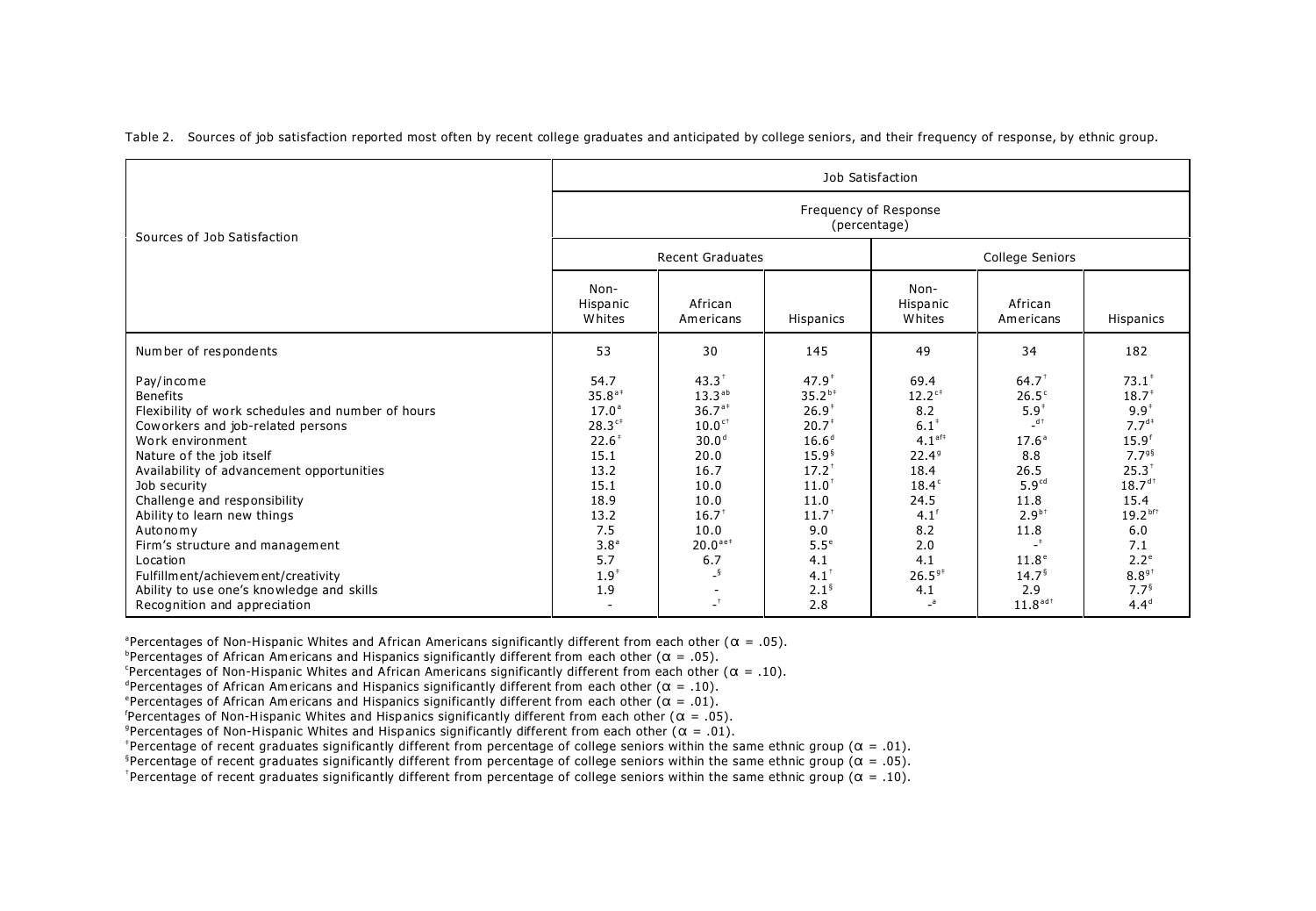Table 3. Sources of job dissatisfaction reported most often by recent college graduates and anticipated by college seniors, and their frequency of response, by gender.

|                                                                                                                                                                                                                                                              | Job Dissatisfaction                                                                                               |                                                                                                   |                                                                                                         |                                                                                                           |                                                                                                                                          |                                                                                                                            |  |  |
|--------------------------------------------------------------------------------------------------------------------------------------------------------------------------------------------------------------------------------------------------------------|-------------------------------------------------------------------------------------------------------------------|---------------------------------------------------------------------------------------------------|---------------------------------------------------------------------------------------------------------|-----------------------------------------------------------------------------------------------------------|------------------------------------------------------------------------------------------------------------------------------------------|----------------------------------------------------------------------------------------------------------------------------|--|--|
| Sources of Job Dissatisfaction                                                                                                                                                                                                                               | Frequency of Response<br>(percentage)                                                                             |                                                                                                   |                                                                                                         |                                                                                                           |                                                                                                                                          |                                                                                                                            |  |  |
|                                                                                                                                                                                                                                                              | <b>Recent Graduates</b>                                                                                           |                                                                                                   |                                                                                                         |                                                                                                           | <b>College Seniors</b>                                                                                                                   |                                                                                                                            |  |  |
|                                                                                                                                                                                                                                                              | Total                                                                                                             | Men                                                                                               | Women                                                                                                   | Total                                                                                                     | Men                                                                                                                                      | Women                                                                                                                      |  |  |
| Number of respondents                                                                                                                                                                                                                                        | 239                                                                                                               | 120                                                                                               | 119                                                                                                     | 289                                                                                                       | 170                                                                                                                                      | 119                                                                                                                        |  |  |
| Flexibility of work schedules and number of hours<br>Pay/income<br>Problems with supervisors and/or management<br><b>Benefits</b><br>Lack of advancement opportunities<br><b>Stress</b><br>Excessive travel<br>Location<br>Coworkers and job-related persons | 42.7 <sup>a</sup><br>31.0 <sup>c</sup><br>18.0<br>$15.5^\circ$<br>14.6<br>13.4<br>11.7 <sup>c</sup><br>7.9<br>7.1 | 40.8<br>$25.8^{d+}$<br>$13.3^{d}$<br>$18.3*$<br>12.5<br>13.3<br>$9.2^{\frac{6}{3}}$<br>8.3<br>5.8 | $44.5^*$<br>$36.1^{d5}$<br>22.7 <sup>dt</sup><br>$12.6^+$<br>16.8<br>$13.4^s$<br>$14.3^*$<br>7.6<br>8.4 | 33.6 <sup>a</sup><br>$42.2^\circ$<br>14.2<br>$2.4^\circ$<br>12.5<br>9.7<br>3.1 <sup>c</sup><br>7.6<br>8.3 | 40.0 <sup>b</sup><br>$36.5^{e+}$<br>14.1<br>$b^{\dagger}$<br>10.6<br>12.4 <sup>d</sup><br>$3.5^{\frac{6}{3}}$<br>7.6<br>5.9 <sup>d</sup> | $24.4^{b}$<br>$50.4e^{6}$<br>$14.3$ <sup>+</sup><br>$5.9^{b+}$<br>15.1<br>$5.9^{d}$<br>$2.5^*$<br>7.6<br>11.8 <sup>d</sup> |  |  |
| Non-challenging, boring job<br>Inability to use one's knowledge and skills<br>Nature of the job itself<br>Low-entry level                                                                                                                                    | 5.9 <sup>c</sup><br>1.7 <sup>a</sup><br>0.8 <sup>c</sup><br>$0.4^\circ$                                           | $5.0*$<br>2.5<br>$1.7^{+}$<br>$\overline{\phantom{a}}^*$                                          | 6.7<br>$0.8^*$<br>_§<br>$0.8^*$                                                                         | 15.9 <sup>c</sup><br>5.9 <sup>a</sup><br>6.2 <sup>c</sup><br>$10.4^\circ$                                 | $18.2^*$<br>3.5 <sup>e</sup><br>$5.9^{+}$<br>$5.9^{b}$                                                                                   | 12.6<br>$9.2^{e+}$<br>$6.7^{\frac{5}{3}}$<br>$16.8^{b}$                                                                    |  |  |

 ${}^{a}$ Percentage of recent graduates significantly different from percentage of college seniors ( $\alpha = .05$ ).

<sup>b</sup>Gender percentages significantly different from each other ( $\alpha = .01$ ).

 $\epsilon$ Percentage of recent graduates significantly different from percentage of college seniors ( $\alpha$  = .01).

<sup>d</sup>Gender percentages significantly different from each other ( $\alpha = .10$ ).

<sup>e</sup>Gender percentages significantly different from each other ( $\alpha = .05$ ).

 $^\dagger$ Percentage of recent graduates significantly different from percentage of college seniors within the same gender ( $\alpha$  = .01).

 $^5$ Percentage of recent graduates significantly different from percentage of college seniors within the same gender ( $\alpha$  = .05).

 $^\dagger$ Percentage of recent graduates significantly different from percentage of college seniors within the same gender (α = .10).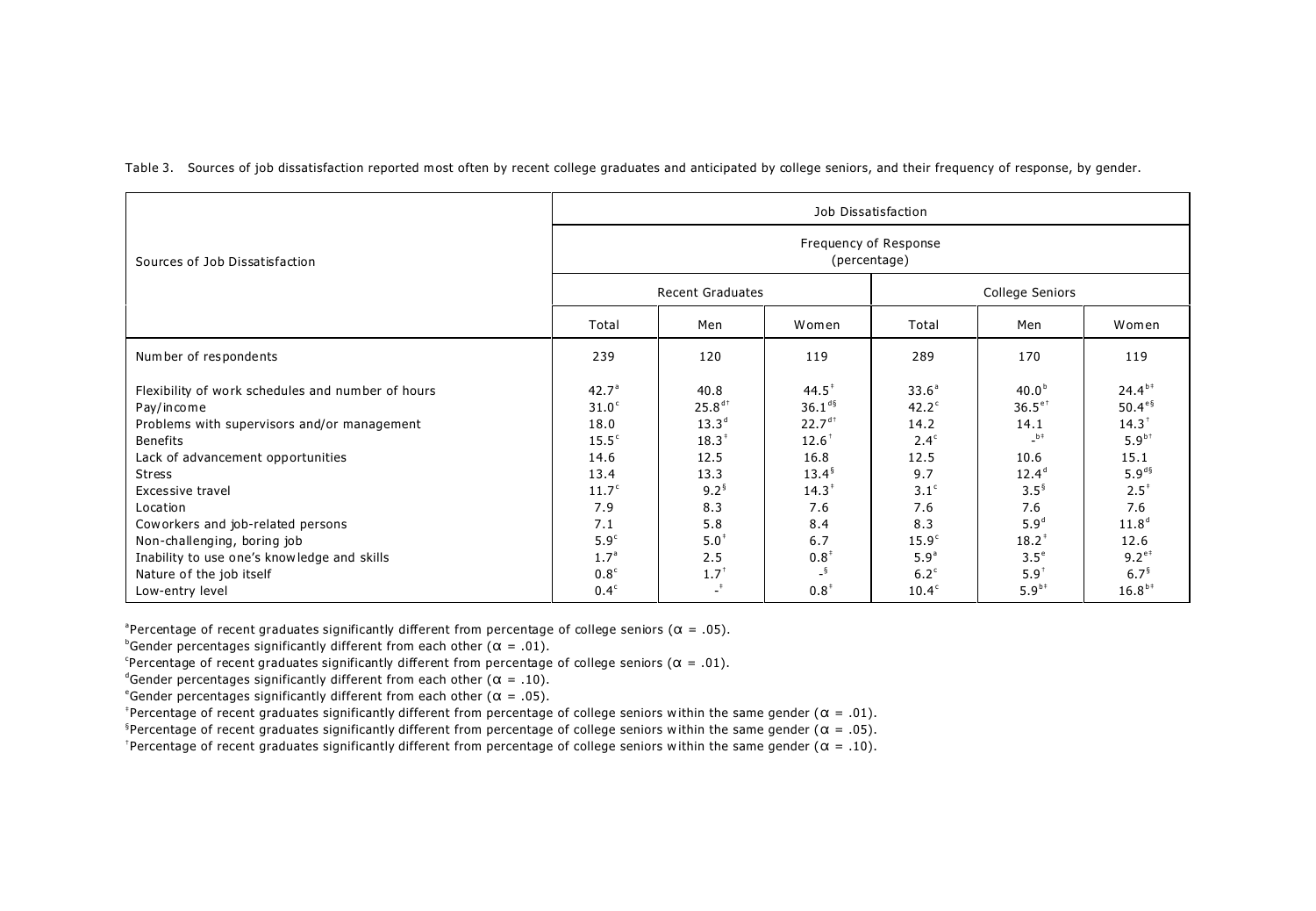Table 4. Sources of job dissatisfaction reported most often by recent college graduates and anticipated by college seniors, and their frequency of response, by ethnic group.

|                                                                                                                                                                                                                                                                                                                                            | Job Dissatisfaction                                                                                      |                                                                                 |                                                                                                                            |                                                                                                                           |                                                                                                                                                                                        |                                                                                                                                                |  |  |  |
|--------------------------------------------------------------------------------------------------------------------------------------------------------------------------------------------------------------------------------------------------------------------------------------------------------------------------------------------|----------------------------------------------------------------------------------------------------------|---------------------------------------------------------------------------------|----------------------------------------------------------------------------------------------------------------------------|---------------------------------------------------------------------------------------------------------------------------|----------------------------------------------------------------------------------------------------------------------------------------------------------------------------------------|------------------------------------------------------------------------------------------------------------------------------------------------|--|--|--|
|                                                                                                                                                                                                                                                                                                                                            | Frequency of Response<br>(percentage)                                                                    |                                                                                 |                                                                                                                            |                                                                                                                           |                                                                                                                                                                                        |                                                                                                                                                |  |  |  |
| Sources of Job Dissatisfaction                                                                                                                                                                                                                                                                                                             |                                                                                                          | <b>Recent Graduates</b>                                                         |                                                                                                                            | <b>College Seniors</b>                                                                                                    |                                                                                                                                                                                        |                                                                                                                                                |  |  |  |
|                                                                                                                                                                                                                                                                                                                                            | Non-<br>Hispanic<br>Whites                                                                               | African<br>Americans                                                            | Hispanics                                                                                                                  | Non-<br>Hispanic<br>Whites                                                                                                | African<br>Americans                                                                                                                                                                   | Hispanics                                                                                                                                      |  |  |  |
| Number of respondents                                                                                                                                                                                                                                                                                                                      | 53                                                                                                       | 30                                                                              | 145                                                                                                                        | 49                                                                                                                        | 34                                                                                                                                                                                     | 182                                                                                                                                            |  |  |  |
| Flexibility of work schedules and number of hours<br>Pay/income<br>Problems with supervisors and/or management<br><b>Benefits</b><br>Lack of advancement opportunities<br><b>Stress</b><br>Excessive travel<br>Location<br>Coworkers and job-related persons<br>Non-challenging, boring job<br>Inability to use one's knowledge and skills | 37.7<br>32.1<br>17.0<br>$30.2^{c*}$<br>17.0<br>11.3<br>15.1<br>11.3<br>5.7<br>$3.8^{\frac{5}{3}}$<br>1.9 | 36.7<br>43.3<br>23.3<br>26.7 <sup>46</sup><br>13.3<br>13.3<br>6.7<br>3.3<br>6.7 | $46.2^{\frac{6}{5}}$<br>30.3 <sup>5</sup><br>17.9<br>$9.0^{cd}$<br>15.2<br>14.5<br>$11.7^*$<br>8.3<br>8.3<br>$6.9*$<br>2.1 | 42.9 <sup>a</sup><br>36.7 <sup>a</sup><br>16.3<br>$e^{\pm}$<br>12.2<br>6.1<br>$8.2^e$<br>8.2<br>6.1<br>$16.3^{95}$<br>6.1 | 20.6 <sup>a</sup><br>$58.8^{ab}$<br>$23.5^{b}$<br>$5.9e$ <sup>6</sup><br>20.6 <sup>b</sup><br>5.9<br>$\mathsf{e}$<br>11.8<br>5.9<br>$\ensuremath{\mathsf{a}}\xspace$ and<br>$11.8^{+}$ | $33.0^{\frac{5}{3}}$<br>$41.8^{b5}$<br>12.1 <sup>b</sup><br>$2.2^*$<br>10.4 <sup>b</sup><br>12.6<br>$1.6*$<br>6.6<br>8.8<br>$19.8^{d*}$<br>4.9 |  |  |  |
| Nature of the job itself<br>Low-entry level                                                                                                                                                                                                                                                                                                | 1.9<br>$\sqrt{2}$                                                                                        | $\overline{\phantom{0}}$                                                        | $0.7^{\frac{6}{5}}$<br>$0.7^{*}$                                                                                           | 6.1<br>$10.2^{a}$                                                                                                         | $14.7^{f§}$<br>_af                                                                                                                                                                     | $4.9^{f5}$<br>$11.5$ <sup>f#</sup>                                                                                                             |  |  |  |

 $^3$ Percentages of Non-Hispanic Whites and African Americans significantly different from each other ( $\alpha$  = .05).

<sup>b</sup> Percentages of African Americans and Hispanics significantly different from each other ( $\alpha$  = .10).

Fercentages of Non-Hispanic Whites and Hispanics significantly different from each other ( $\alpha$  = .01).

<sup>d</sup> Percentages of African Am ericans and Hispanics significantly different from each other ( $\alpha$  = .01).

 $\text{``Percentages of Non-Hispanic Whites and African Americans significantly different from each other } (\alpha = .10).$ 

f Percentages of African Americans and Hispanics significantly different from each other ( $\alpha$  = .05).

 $^{\dagger}$ Percentage of recent graduates significantly different from percentage of college seniors within the same ethnic group ( $\alpha$  = .01).

 $^{\circ}$ Percentage of recent graduates significantly different from percentage of college seniors within the same ethnic group ( $\alpha$  = .05).

 $^\dagger$ Percentage of recent graduates significantly different from percentage of college seniors within the same ethnic group ( $\alpha = .10$ ).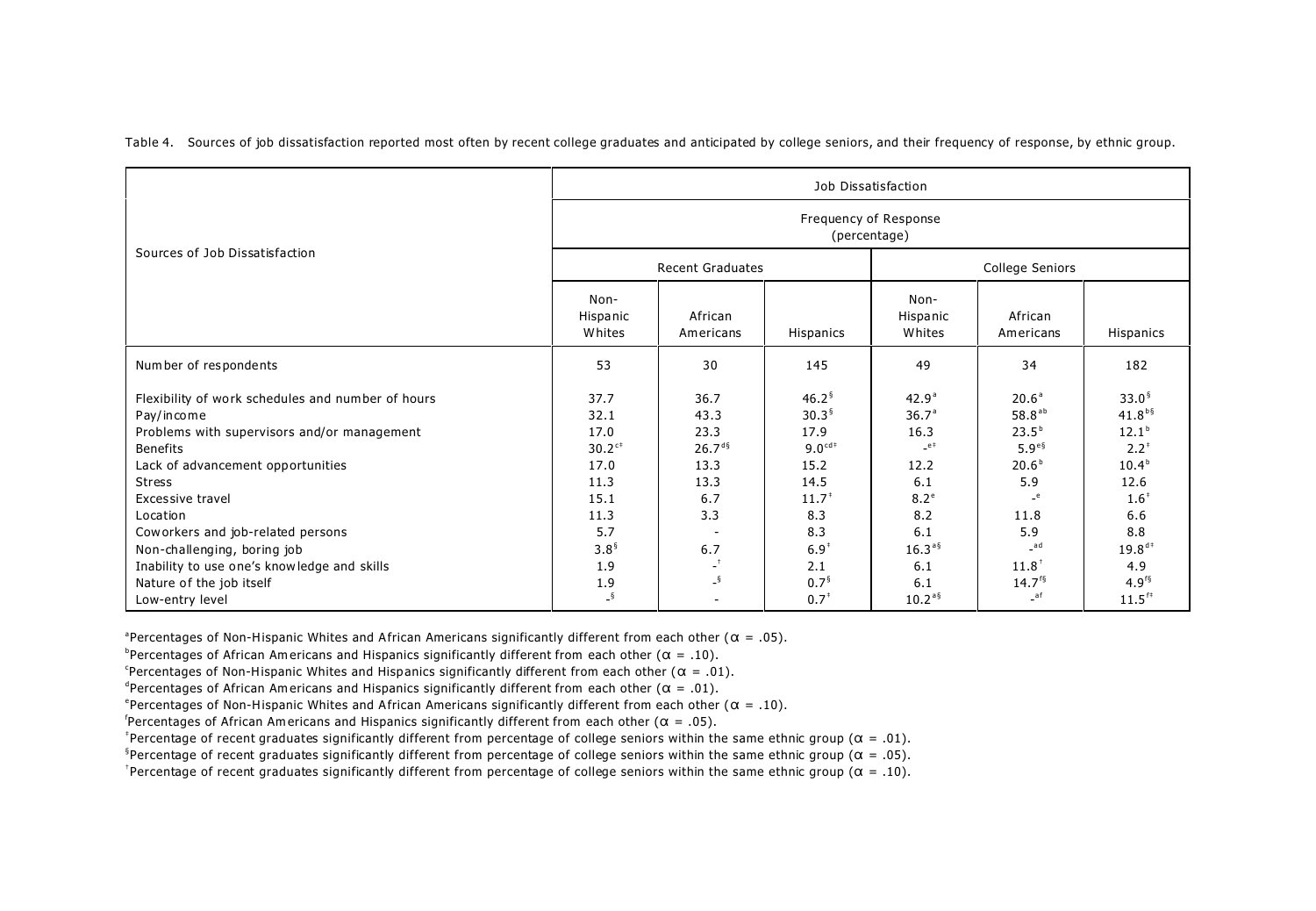Sources of Job Satisfaction Job Satisfaction Recent Graduates Gender **Ethnic Group** Total Men Wom en Non-Hispanic Whites African Americans Hispanics Pay/income Benefits Flexibility of work schedules and number of hours Cow orkers and job-related persons Work environment Nature of the job itself Availability of advancement opportunities Job security Challenge and responsibility Ability to learn new things Autonomy Firm's structure and managem ent Location Fulfillment/achievem ent/creativity Ability to use one's knowledge and skills Recognition and appreciation  $[1]$ [2] [3] [4] [5] [6] [7] [8] [8]  $[10]$  $[1]$  $[2]$ [4] [3] [6]  $[4]$ [8] [10] [7] [8]  $[1]$ [2]  $[3]$  $[4]$ [5] [9] [6] [8] [9] [7]  $[1]$ [2]  $[6]$ [3] [4] [7] [9] [7] [5] [9]  $[1]$ [8] [2] [9] [3]  $[4]$ [6] [9] [9] [6] [9]  $[4]$  $[1]$  $[2]$ [3]  $[4]$ [6] [7]  $[5]$ [9] [9] [8]

Table 5. Com parative rank order of sources of job satisfaction reported most often by recent college graduates and anticipated by college seniors, by gender and ethnic group.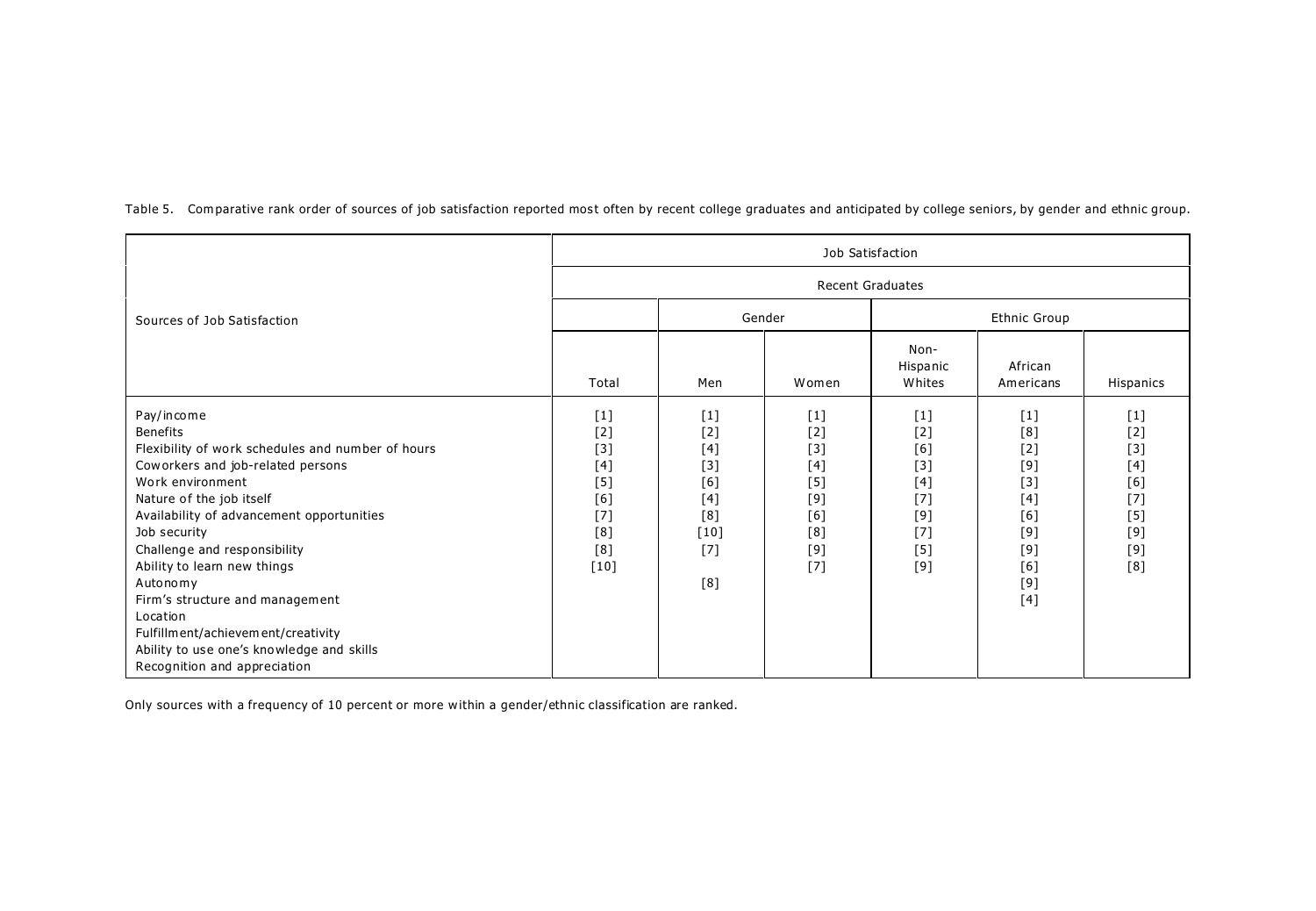Table 5. Comparative rank order of sources of job satisfaction reported most often by recent college graduates and anticipated by college seniors, by gender and ethnic group (continued).

|                                                                                                                         | Job Satisfaction      |                         |                         |                            |                      |                         |  |  |  |  |  |  |
|-------------------------------------------------------------------------------------------------------------------------|-----------------------|-------------------------|-------------------------|----------------------------|----------------------|-------------------------|--|--|--|--|--|--|
|                                                                                                                         |                       |                         | <b>College Seniors</b>  |                            |                      |                         |  |  |  |  |  |  |
| Sources of Job Satisfaction                                                                                             |                       | Gender                  |                         |                            | Ethnic Group         |                         |  |  |  |  |  |  |
|                                                                                                                         | Total                 | Men                     | Women                   | Non-<br>Hispanic<br>Whites | African<br>Americans | Hispanics               |  |  |  |  |  |  |
| Pay/income<br><b>Benefits</b><br>Flexibility of work schedules and number of hours<br>Coworkers and job-related persons | $[1]$<br>$[3]$        | $[1]$<br>$[3]$<br>$[7]$ | $[1]$<br>$[5]$          | $[1]$<br>$[7]$             | $[1]$<br>$[2]$       | $[1]$<br>$[4]$          |  |  |  |  |  |  |
| Work environment<br>Nature of the job itself<br>Availability of advancement opportunities                               | [6]<br>$[9]$<br>$[2]$ | $[9]$<br>$[2]$          | $[3]$<br>$[9]$<br>$[2]$ | $[4]$<br>$[5]$             | $[4]$<br>[2]         | [6]<br>$[2]$            |  |  |  |  |  |  |
| Job security<br>Challenge and responsibility<br>Ability to learn new things                                             | $[4]$<br>$[5]$<br>[7] | $[4]$<br>[5]<br>[6]     | [8]<br>[4]<br>$[5]$     | $[5]$<br>$[3]$             | [6]                  | $[4]$<br>$[7]$<br>$[3]$ |  |  |  |  |  |  |
| Autonomy<br>Firm's structure and management<br>Location                                                                 |                       |                         |                         |                            | [6]<br>[6]           |                         |  |  |  |  |  |  |
| Fulfillment/achievement/creativity<br>Ability to use one's knowledge and skills<br>Recognition and appreciation         | [8]                   | [7]                     | [7]<br>$[10]$           | $[2]$                      | $[5]$<br>[6]         |                         |  |  |  |  |  |  |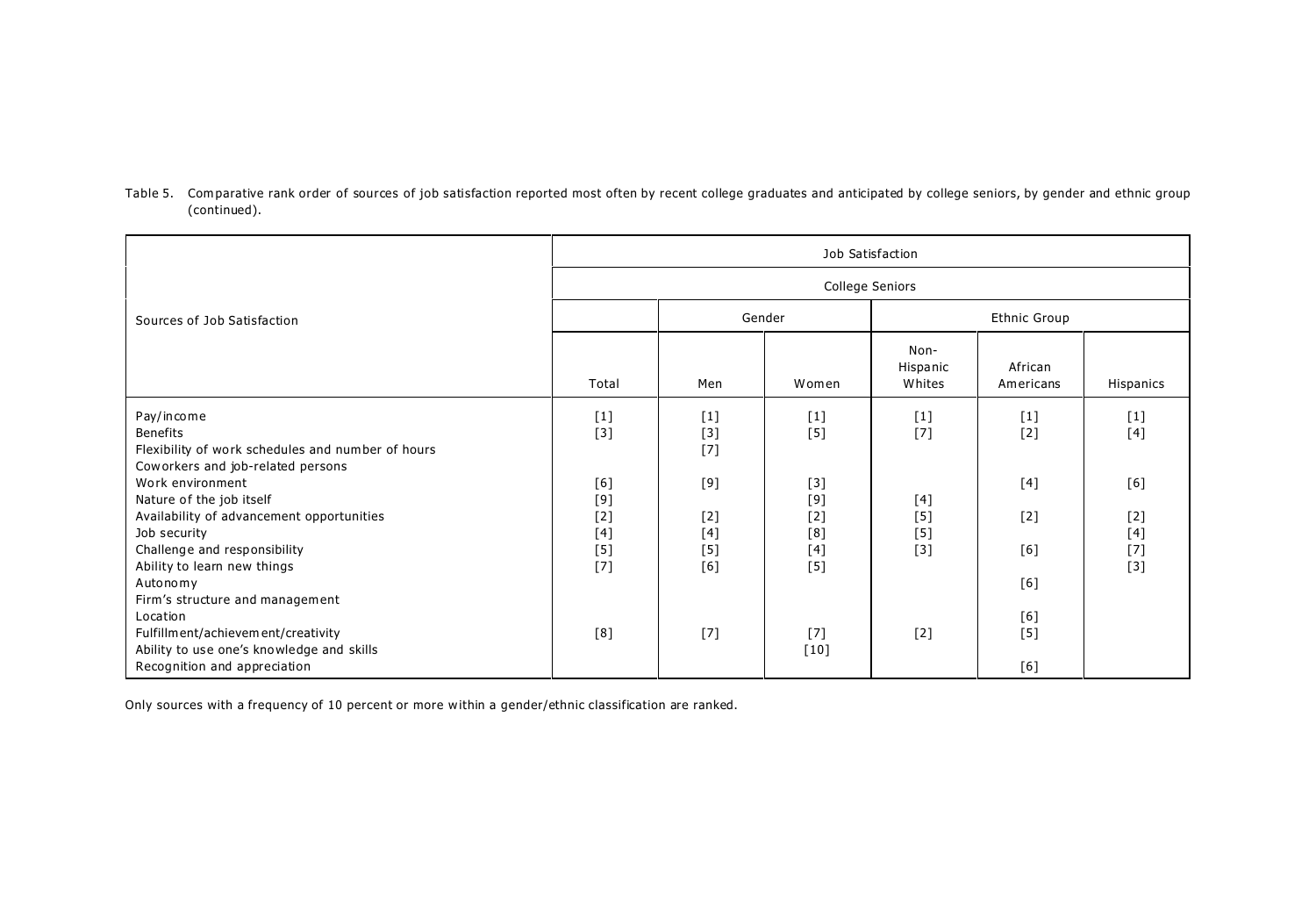Table 6. Com parative rank order of sources of job dissatisfaction reported most often by recent college graduates and anticipated by college seniors, by gender and ethnic group.

|                                                                                                                                                                                                                                                                                                                                                                                           | Job Dissatisfaction                                       |                                              |                                                         |                                                                |                                                    |                                                  |  |  |
|-------------------------------------------------------------------------------------------------------------------------------------------------------------------------------------------------------------------------------------------------------------------------------------------------------------------------------------------------------------------------------------------|-----------------------------------------------------------|----------------------------------------------|---------------------------------------------------------|----------------------------------------------------------------|----------------------------------------------------|--------------------------------------------------|--|--|
|                                                                                                                                                                                                                                                                                                                                                                                           | <b>Recent Graduates</b>                                   |                                              |                                                         |                                                                |                                                    |                                                  |  |  |
| Sources of Job Dissatisfaction                                                                                                                                                                                                                                                                                                                                                            |                                                           | Gender                                       |                                                         | <b>Ethnic Group</b>                                            |                                                    |                                                  |  |  |
|                                                                                                                                                                                                                                                                                                                                                                                           | Total                                                     | Men                                          | Women                                                   | Non-<br>Hispanic<br>Whites                                     | African<br>Americans                               | Hispanics                                        |  |  |
| Flexibility of work schedules and number of hours<br>Pay/income<br>Problems with supervisors and/or management<br><b>Benefits</b><br>Lack of advancement opportunities<br><b>Stress</b><br>Excessive travel<br>Location<br>Coworkers and job-related persons<br>Non-challenging, boring job<br>Inability to use one's knowledge and skills<br>Nature of the job itself<br>Low-entry level | $[1]$<br>$[2]$<br>$[3]$<br>$[4]$<br>$[5]$<br>[6]<br>$[7]$ | $[1]$<br>$[2]$<br>[4]<br>$[3]$<br>[6]<br>[4] | $[1]$<br>$[2]$<br>$[3]$<br>$[7]$<br>[4]<br>[6]<br>$[5]$ | $[1]$<br>$[2]$<br>[4]<br>$[3]$<br>[4]<br>$[7]$<br>[6]<br>$[7]$ | $[2]$<br>$[1]$<br>$[4]$<br>$[3]$<br>$[5]$<br>$[5]$ | $[1]$<br>$[2]$<br>$[3]$<br>$[4]$<br>$[5]$<br>[6] |  |  |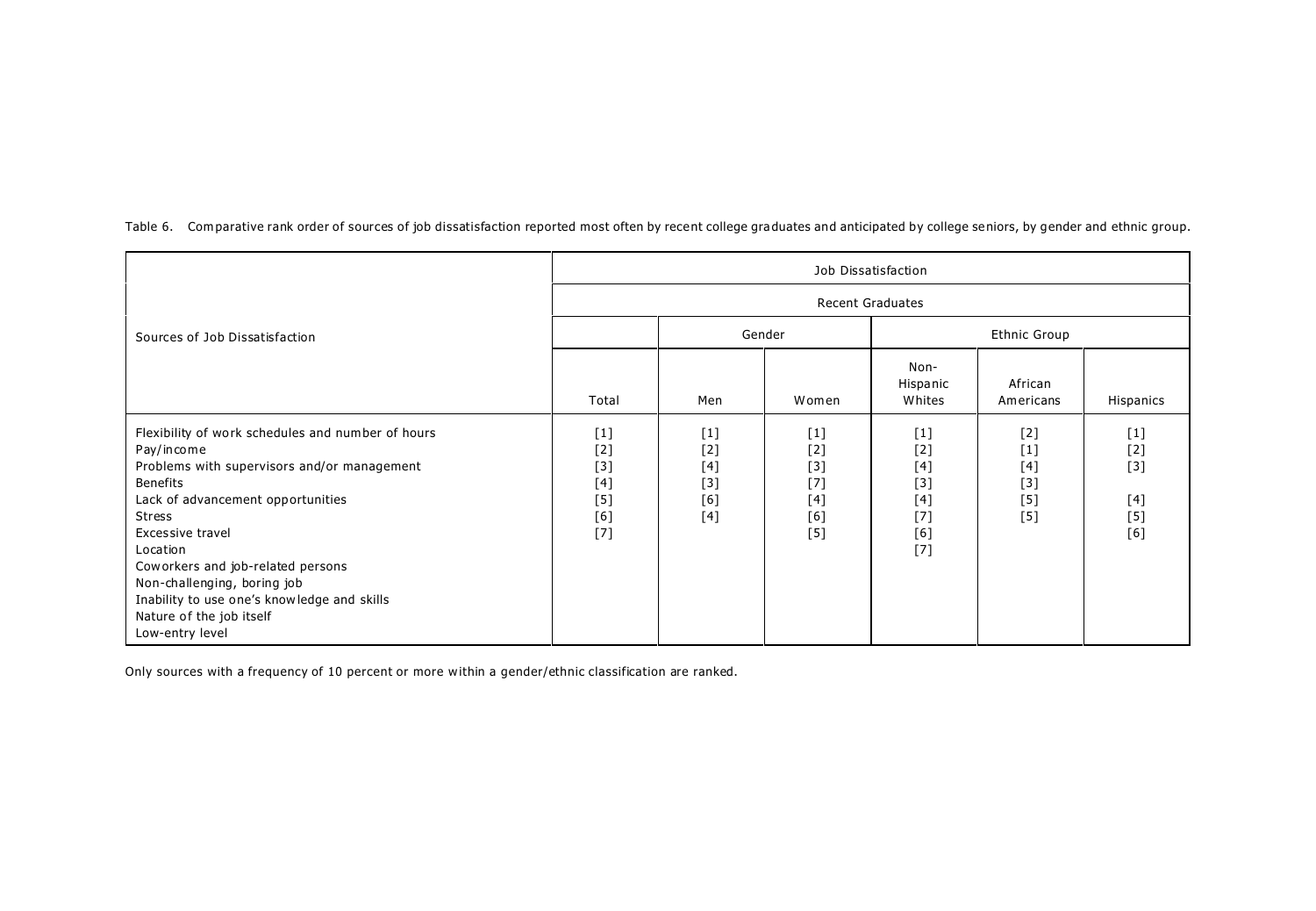Table 6. Com parative rank order of sources of job dissatisfaction reported most often by recent college graduates and anticipated by college seniors, by gender and ethnic group (continued).

|                                                                                                                | Job Dissatisfaction     |                       |                         |                            |                         |                         |  |  |  |
|----------------------------------------------------------------------------------------------------------------|-------------------------|-----------------------|-------------------------|----------------------------|-------------------------|-------------------------|--|--|--|
|                                                                                                                |                         | College Seniors       |                         |                            |                         |                         |  |  |  |
| Sources of Job Dissatisfaction                                                                                 |                         | Gender                |                         |                            | <b>Ethnic Group</b>     |                         |  |  |  |
|                                                                                                                | Total                   | Men                   | Women                   | Non-<br>Hispanic<br>Whites | African<br>Americans    | Hispanics               |  |  |  |
| Flexibility of work schedules and number of hours<br>Pay/income<br>Problems with supervisors and/or management | $[2]$<br>$[1]$<br>$[4]$ | $[1]$<br>$[2]$<br>[4] | $[2]$<br>$[1]$<br>$[5]$ | $[1]$<br>$[2]$<br>$[3]$    | $[3]$<br>$[1]$<br>$[2]$ | $[2]$<br>$[1]$<br>$[5]$ |  |  |  |
| <b>Benefits</b><br>Lack of advancement opportunities<br><b>Stress</b><br><b>Excessive travel</b>               | $[5]$                   | [6]<br>$[5]$          | $[4]$                   | $[5]$                      | $[3]$                   | $[7]$<br>$[4]$          |  |  |  |
| Location<br>Coworkers and job-related persons<br>Non-challenging, boring job                                   | $[3]$                   | $[3]$                 | $[7]$<br>[6]            | $[3]$                      | [6]                     | $[3]$                   |  |  |  |
| Inability to use one's knowledge and skills<br>Nature of the job itself<br>Low-entry level                     | [6]                     |                       | $[3]$                   | [6]                        | [6]<br>$[5]$            | [6]                     |  |  |  |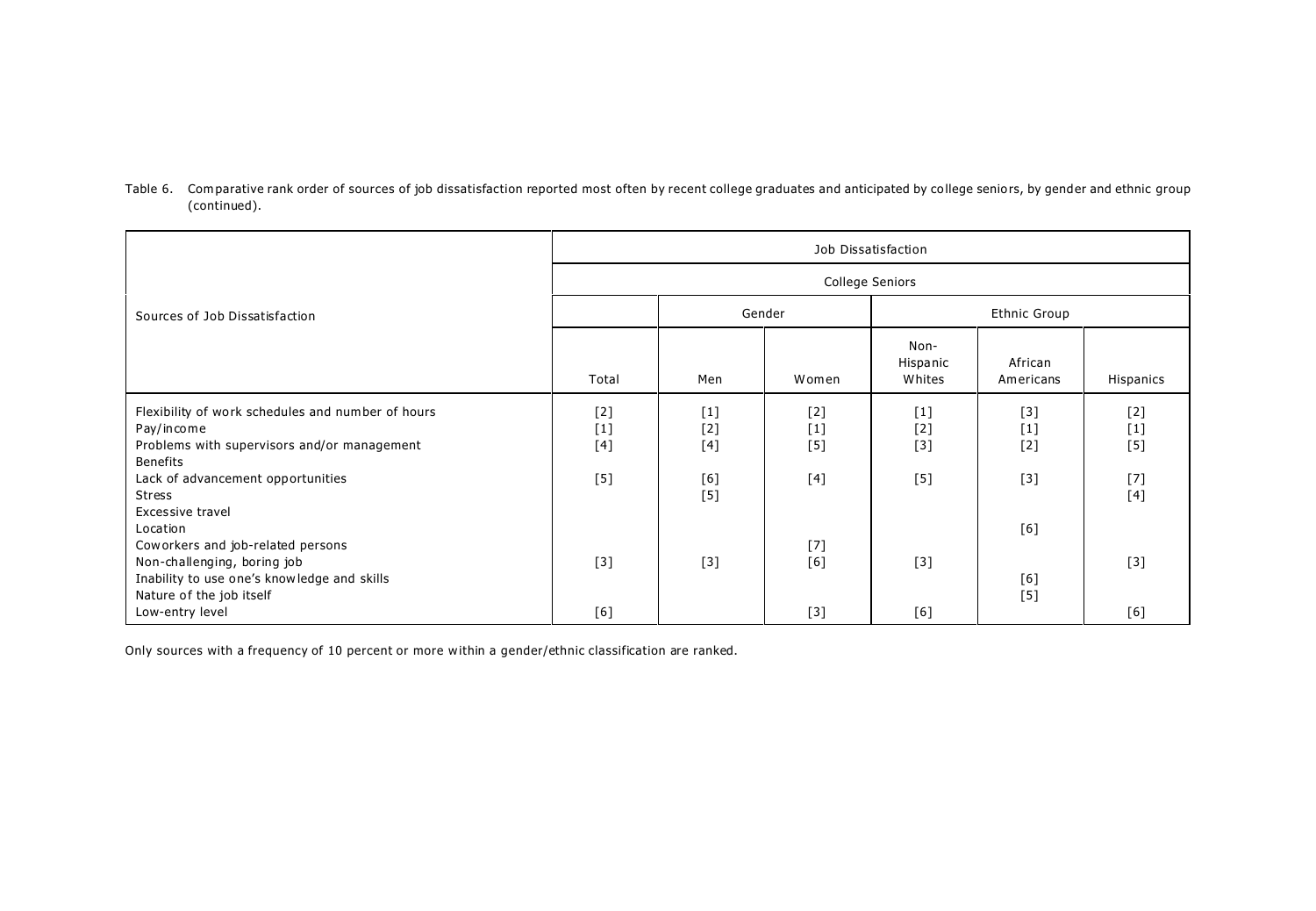32 CARAJAVAL/Job Satisfaction of Graduates

Benefits rank second in importance as a source of job satisfaction experienced by alumni and third in terms of seniors' expectations, the difference between both groups being statistically significant. Apparently students do not appreciate the relevance of this additional source of income as much as do recent graduates. No gender disparities are detected here, either, which fails to support the contention by Daymont and Andrisani (1984), Lueptow (1981), and Smith and Powell (1990) that, in general, relatively more men than women focus on instrumental values such as pay and benefits. However, interesting ethnic patterns emerge: While African American students cite benefits as a major source of expected job satisfaction more often than their counterparts of other ethnic groups, African American alumni show for this variable a lower incidence of satisfaction than do Non-Hispanic Whites and Hispanics; in other words, African Americans in the two data sets exhibit not only conflicting trends, but also the opposite pattern of the other two ethnic groups.

The third source of job satisfaction reported most frequently by graduates pertains to their work schedules–flexible hours, reasonable workload, etc. It is also an extrinsic source. There are no significant differences between men and women, which does not accord with the commonly held platitude regarding women trading off pay and advancement opportunities for an adaptable work structure that accommodate the demanding roles of wife and mother (Betz and O'Connell, 1987; Carvajal and Hardigan, 1999a; Carvajal et al., 1996; Cook, 1993; Waite, Haggstrom, and Kanouse, 1986). African Americans seem to be happier with their work hours and schedules than are Non-Hispanic Whites. Compared to the experience of alumni, students project, in their first job, substantially less satisfaction from their expected work schedules and hours. Female seniors anticipate virtually no satisfaction, and significantly less than their male peers, a relationship which is the opposite of what one would expect. No significant ethnic differences appear in expected satisfaction with schedules and hours.

The fourth source of job satisfaction identified most often by graduates is the presence of friendly associates and job-related persons, a relatively unimportant concern to students. Neither alumni nor seniors exhibit differences between genders, which contradicts Daymont and Andrisani's (1984) finding that women are more likely than men to appreciate opportunities to work with people. Ethnically, African Americans in both samples consider this a source of satisfaction less frequently than the other ethnic groups; in fact, none of the 34 African American students identify good relations with coworkers as an expected source of job satisfaction.

Work environment, with one-fifth of responses, completes the top five choices of recent graduates. Frequency is significantly greater than it is for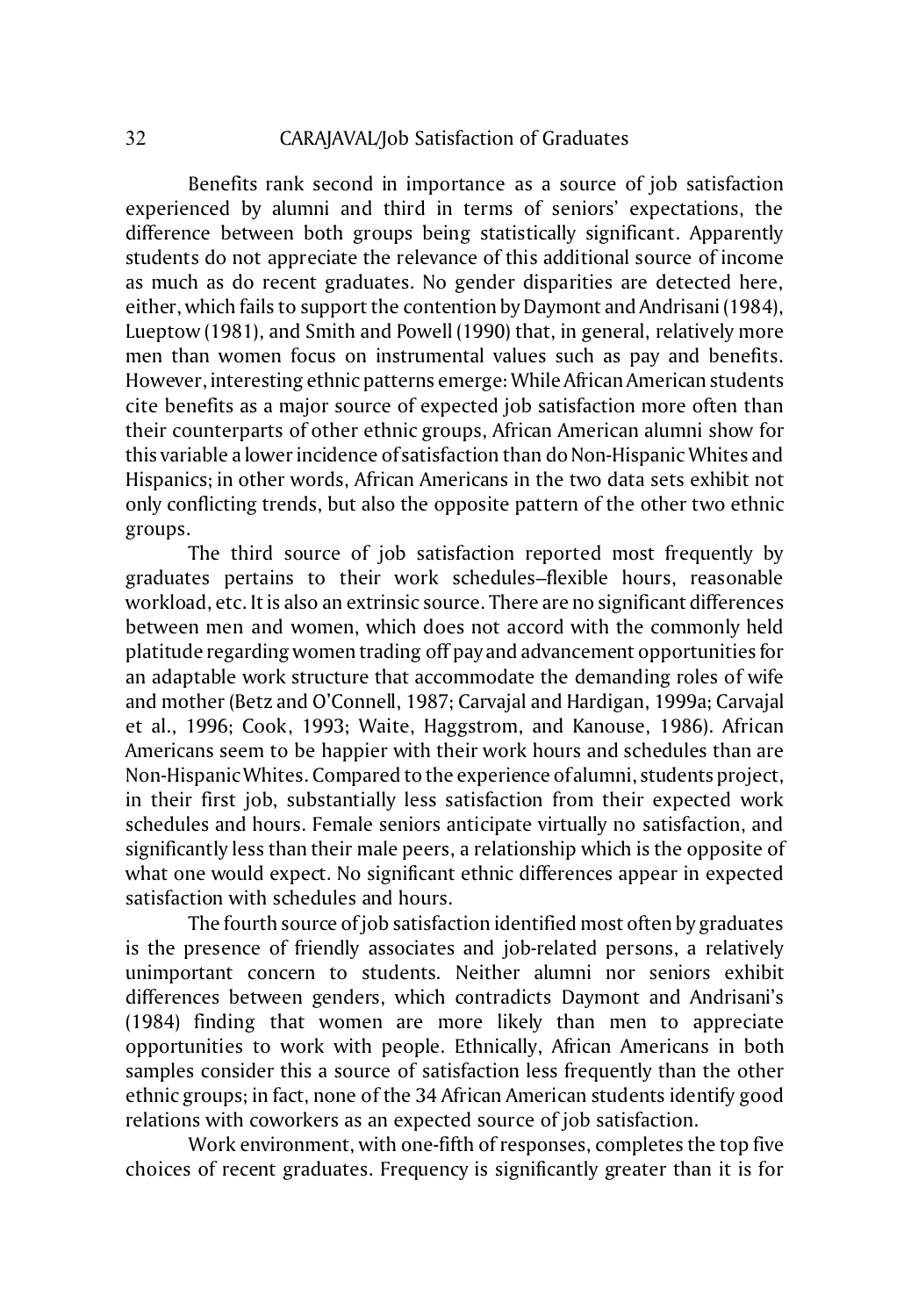seniors, who nonetheless consider it relatively important. No gender differential appears for alumni, but female students are driven by this consideration to a greater extent than are male students. This finding is consistent with Lueptow's (1981) generalization that women, more often than men, emphasize interpersonal values such as working with others. Ethnic comparisons reveal that African American alumni regard a pleasant work environment a source of job satisfaction significantly more than do Hispanic alumni, and Non-Hispanic White seniors exhibit a much lower incidence compared to seniors from the other ethnic groups.

Students, significantly more than graduates, identify availability of advancement opportunities as a source of work-related contentment. This source ranks second, after pay, among students, and neither gender nor ethnic disparities emerge in the two data sets. Job security is the fourth most frequent source of expected job satisfaction cited by students; the only significant difference associated with it is that African American students anticipate security as a satisfaction source less commonly than do Non-Hispanic White and Hispanic students. The expectation of a challenging job ranks fifth in importance for seniors, with no significant differences of any kind.

Although nature of the job itself is not one of the top five choices of either alumni or students, it is somewhat important in both data sets. Recent graduates show a greater appreciation for this intrinsic source than do college seniors. Students do not register a significant gender difference, but male recent graduates apparently enjoy the nature of their jobs to a greater extent than their female counterparts. This is the fourth most important response by Non-Hispanic White students, whose percentage is significantly greater than the percentage of Hispanic students. No ethnic disparity is observed among alumni, although, for African Americans, nature of the job is the fourth most frequently mentioned choice.

Other sources of satisfaction included in Tables 1 and 2 are ability to learn new things, identified by more female than male graduates and by relatively more Hispanic students–this is their third most important response–than students from the other ethnic groups; autonomy, reported more often by male than by female graduates; firm's structure and management, cited by relatively more African American alumni than by alumni from the other ethnic groups, but, surprisingly, by none of the African American seniors; and location, a greater concern for African American than for Hispanic students. Anticipation of professional fulfillment, achievement, and creativity is far more important to seniors than to alumni, and, within seniors, more relevant to Non-Hispanic Whites than to Hispanics; in fact, for Non-Hispanic White seniors this source ranks second only to pay. Ability to use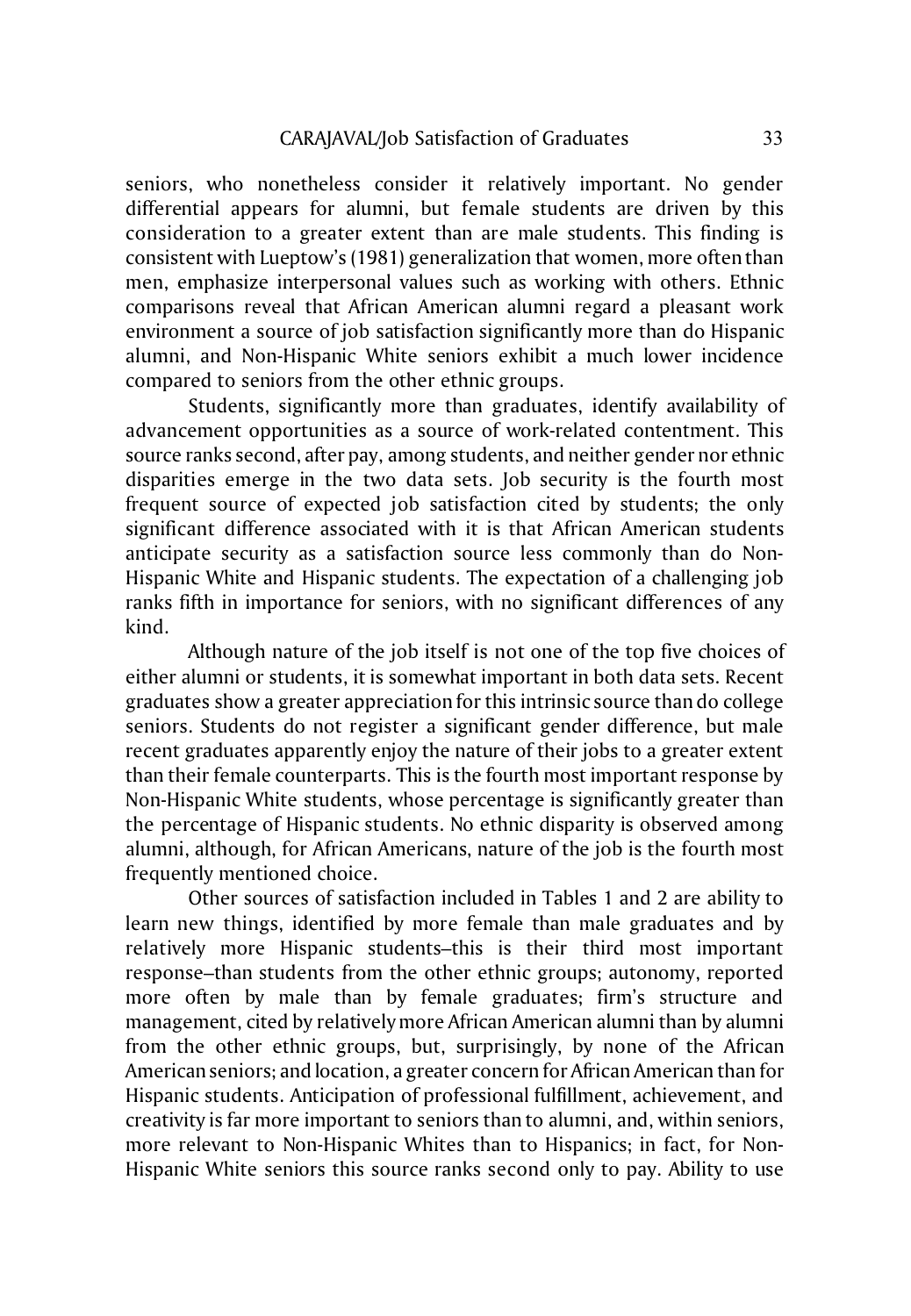one's knowledge and skills and being rewarded and appreciated in the workplace, the last two sources included in Tables 1 and 2, are identified more frequently by students than by recent graduates; being able to use in one's job the knowledge and skills acquired in college is more appealing to female than male seniors, while receiving positive feedback for a job well done is more important to African American students than to students from the other ethnic groups.

Viewed aggregately, the data seem to indicate that, as students graduate and join the labor force, they experience a substantial drop in the relative importance which they assign to some tangible rewards (i.e. pay/income and availability of advancement opportunities) as sources of job satisfaction, while less tangible considerations such as benefits, flexibility of work schedules and reasonable hours, good relations with associates, a pleasant work environment, and nature of the job itself become significantly more important. However, a closer examination reveals that this transition is not uniform for all gender/ethnic groups. For example, compared to students of the same gender, male (but not female) graduates pay more attention to work environment, nature of the job itself, and autonomy, but are less concerned with availability of advancement opportunities, job security, and learning new things as sources of job satisfaction.

The ethnic trends and patterns are more complex. In the transition from students' expectations to workers' experiences, Non-Hispanic Whites fail to show two trends shared by minorities, namely, that pay/income matters become less important while favorable work schedules/ hours gain relevance; conversely, the growing concern with work environment experienced by Non-Hispanic Whites is not shared by minorities. But the trends observed are not limited to a minority-nonminority cutoff. As students graduate and get a job, African Americans do not perceive the increasing importance of benefits reported by the other ethnic groups; but, unlike Non-Hispanic Whites and Hispanics, they cite a friendly firm's structure and management more often, and proper recognition and appreciation less often, as sources of job satisfaction. Hispanics, but not the other ethnic groups, become more interested in nature of the job itself, yet less interested in availability of advancement opportunities, job security, and ability to use their knowledge and skills. Finally, to complicate matters, the three ethnic groups show different trends with respect to learning new things: As they transit from the classroom into the marketplace, African Americans become more interested, Hispanics become less interested, and Non-Hispanic Whites show no significant difference at all.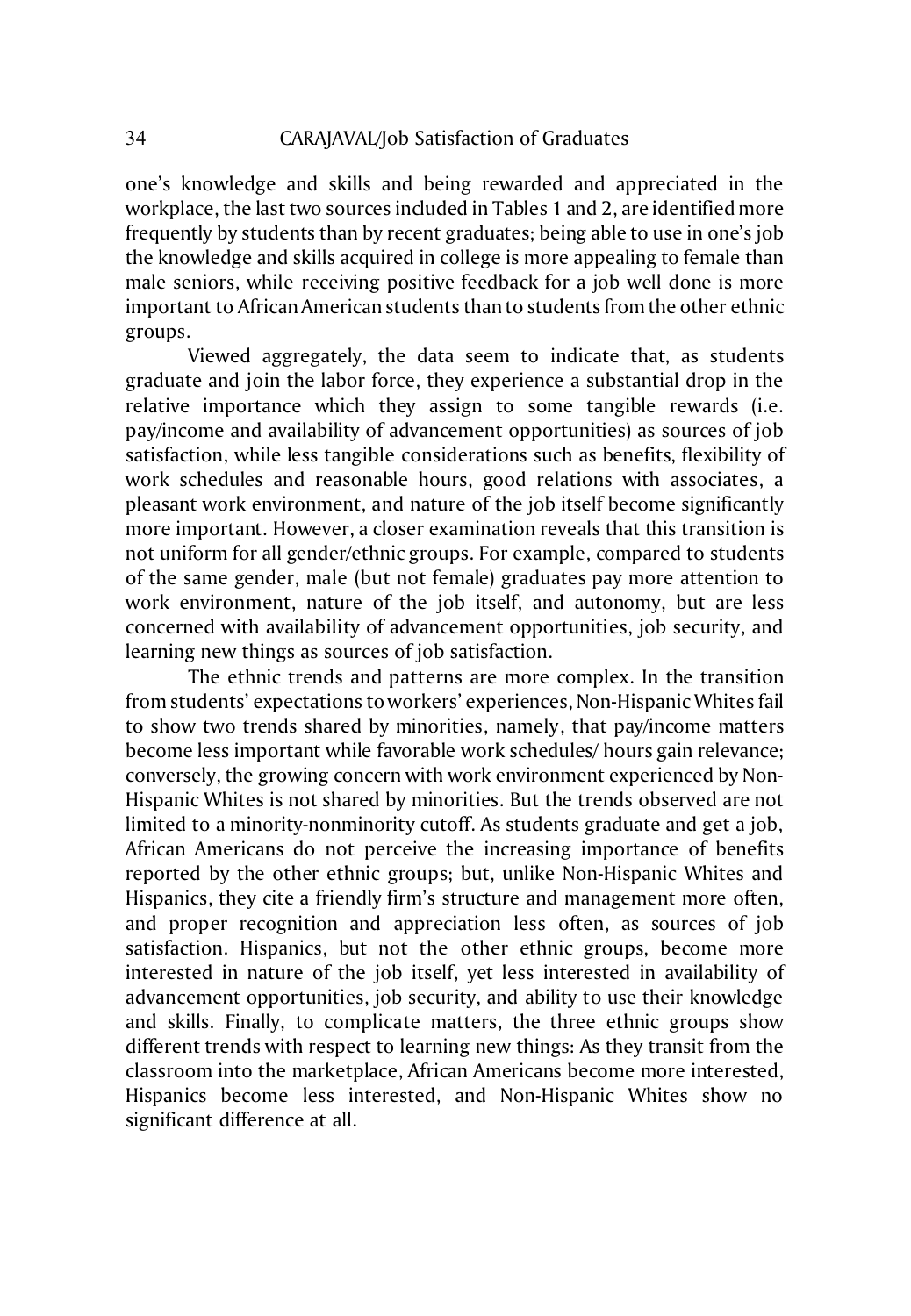### **RESULTS: JOB DISSATISFACTION**

Alumni report problems with work schedules (i.e. inflexibility, too many hours, etc.) as their number-one source of job dissatisfaction, significantly more than what is anticipated by students. This is the source most frequently identified by recent graduates of every gender and ethnic classification except African Americans, who complain more about low pay. Demanding and inflexible work schedules rank second in importance with students. While neither gender nor ethnic differences are detected for graduates, the empirical data reveal that male seniors worry about work schedules and hours far more than do female seniors, perhaps because men are less inclined to trade off financial rewards for flexibility or workload. Ethnic differences also are detected for seniors, as African Americans cite expected problems with their work schedules less often than do Non-Hispanic Whites. This disparity conforms to the findings by Carvajal and Hardigan (1999a), who report that African American students expect to end up working, after graduation, much longer hours *vis-a-vis* their peers of other ethnic groups.

Insufficient pay is the most salient source of dissatisfaction anticipated by seniors. It ranks second in importance for alumni, who seem to be less dissatisfied with their income than students think. In both data sets the percentage dissatisfied with pay is higher for women than for men, which accords with the conclusions of several studies indicating that women tend to be more dissatisfied than men with the income they earn (Bilgic, 1998; Chiu, 1998), and that not only do male earnings exceed female earnings for comparable jobs in the marketplace, but female college students expect to earn less than their male counterparts (Carvajal et al., 2000; Ganong and Coleman, 1992; Major and Konar, 1984; Smith and Powell, 1990). There are no significant ethnic differences among graduates, but African American students anticipate more dissatisfaction with their pay than Non-Hispanic White or Hispanic students, probably in response to the unfavorable market disparities found throughout the literature (Boyd, 1991; Braddock and McPartland, 1987; Morrison and Von Glinow, 1990).

Problems with supervisors and/or management is the third source of job dissatisfaction experienced most commonly by alumni and fourth most commonly expected by students. Like the others identified so far, this is an extrinsic source. Female graduates complain about difficulties with supervisors relatively more often than do male graduates, probably reflecting the existence of systemic barriers encountered more frequently by women and minorities (Morrison and Von Glinow, 1990). Along these lines, another study conducted in South Florida reports that the job-satisfaction level of female, but not male, pharmacists is partly a function of their perception of their supervisors'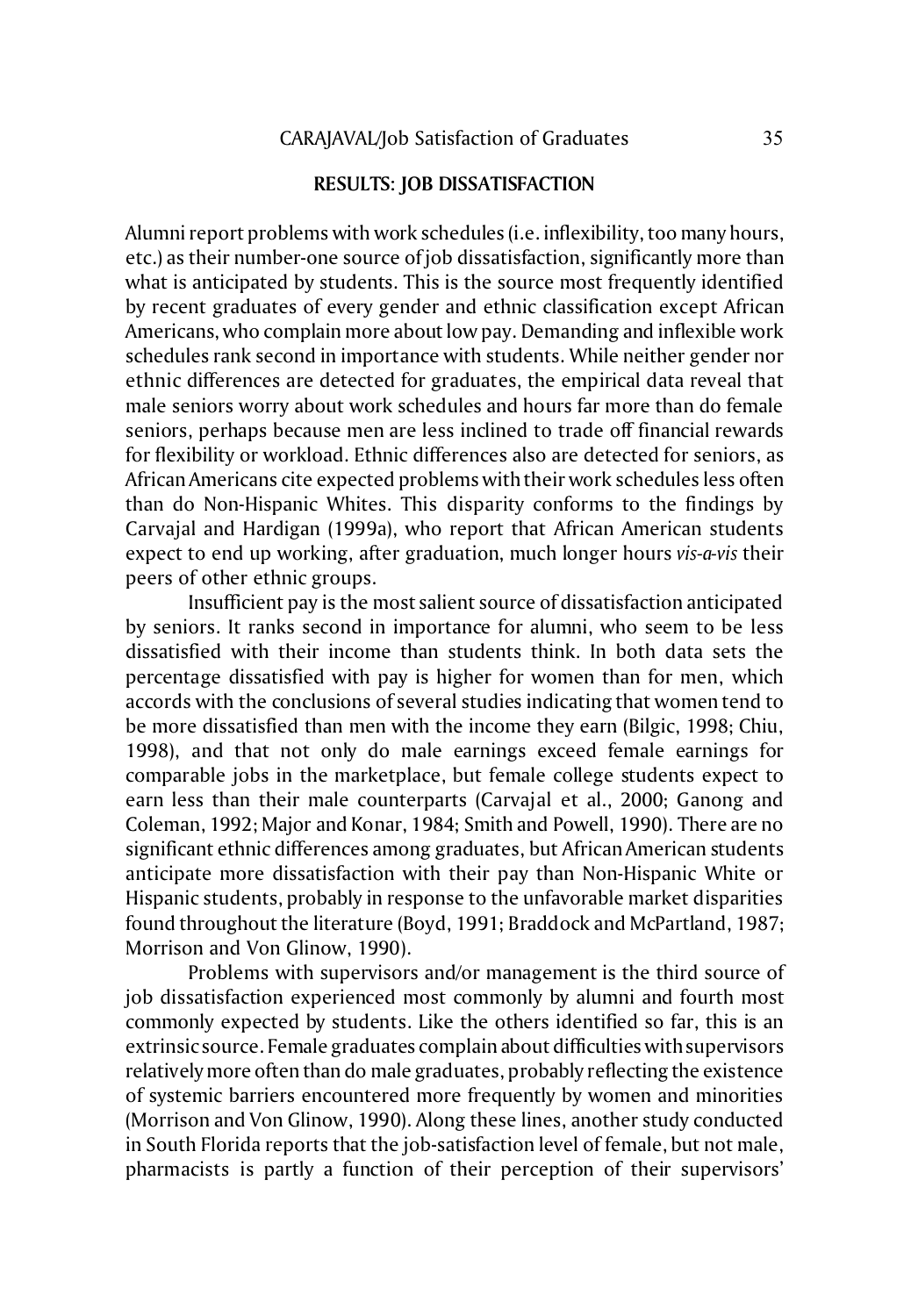reliability (Carvajal and Hardigan, 1999b). The empirical data here also reveal that African American students anticipate proportionately more conflicts with supervisors and management than do Hispanic students. Braddock and McPartland (1987) attribute these systemic barriers to stereotypes and negative group images which automatically equate attitudinal traits with job performance.

Fear of a boring job lacking enough challenge, an intrinsic source of dissatisfaction, ranks third in importance with seniors, far more commonly than reported by graduates. No appreciable gender disparities are detected in either data set, but, ethnically, Non-Hispanic White and Hispanic seniors worry about being stuck in boring jobs to a greater extent than do African Americans; actually, none of the African American seniors identifies this variable as a potential problem.

Alumni's fourth most important source of dissatisfaction with their work is an inadequate benefit package. However, this does not seem to be of much concern to students. Gender differences are not significant for either group, although the few students who see benefits as a future problem are all women. Ethnically, the evidence is split–Hispanic graduates complain about benefits far less frequently than graduates from the other ethnic groups, while more African American than Non-Hispanic White seniors perceive this as a problem; in fact, none of the Non-Hispanic White seniors cites inadequate benefits as an expected source of job dissatisfaction.

Lack of advancement opportunities,another extrinsic source, completes the top five responses by both recent graduates and students. The fear of few or no advancement opportunities is most notable with African American seniors, who identify this concern more often than Hispanics. With respect to paucity of opportunities, Morrison and Von Glinow (1990) make reference to the glass-ceiling effect, a subtle, transparent barrier that prevents minorities from moving up in the management hierarchy. In South Florida many Hispanics are able to escape the glass-ceiling effect thanks to the Cuban enclave, a protective market in which Hispanic entrepreneurs are favored by local consumers because they can provide goods and services that meet certain cultural needs, including transacting in Spanish (Grenier and Perez, 1996; Portes, 1987; Portes and Jensen, 1989; Stepick III and Grenier, 1993).

Other sources of dissatisfaction appearing in Tables 3 and 4 are stress, a factor that captures the attention of more male than female students; excessive travel demands, experienced by graduates to a greater extent than is anticipated by seniors and, within the students' data set, anticipated more often by Non-Hispanic Whites than by African Americans; adverse location of the workplace, showing no significant differences of any kind; and inability to interact well with coworkers and job-related persons, a problem expected by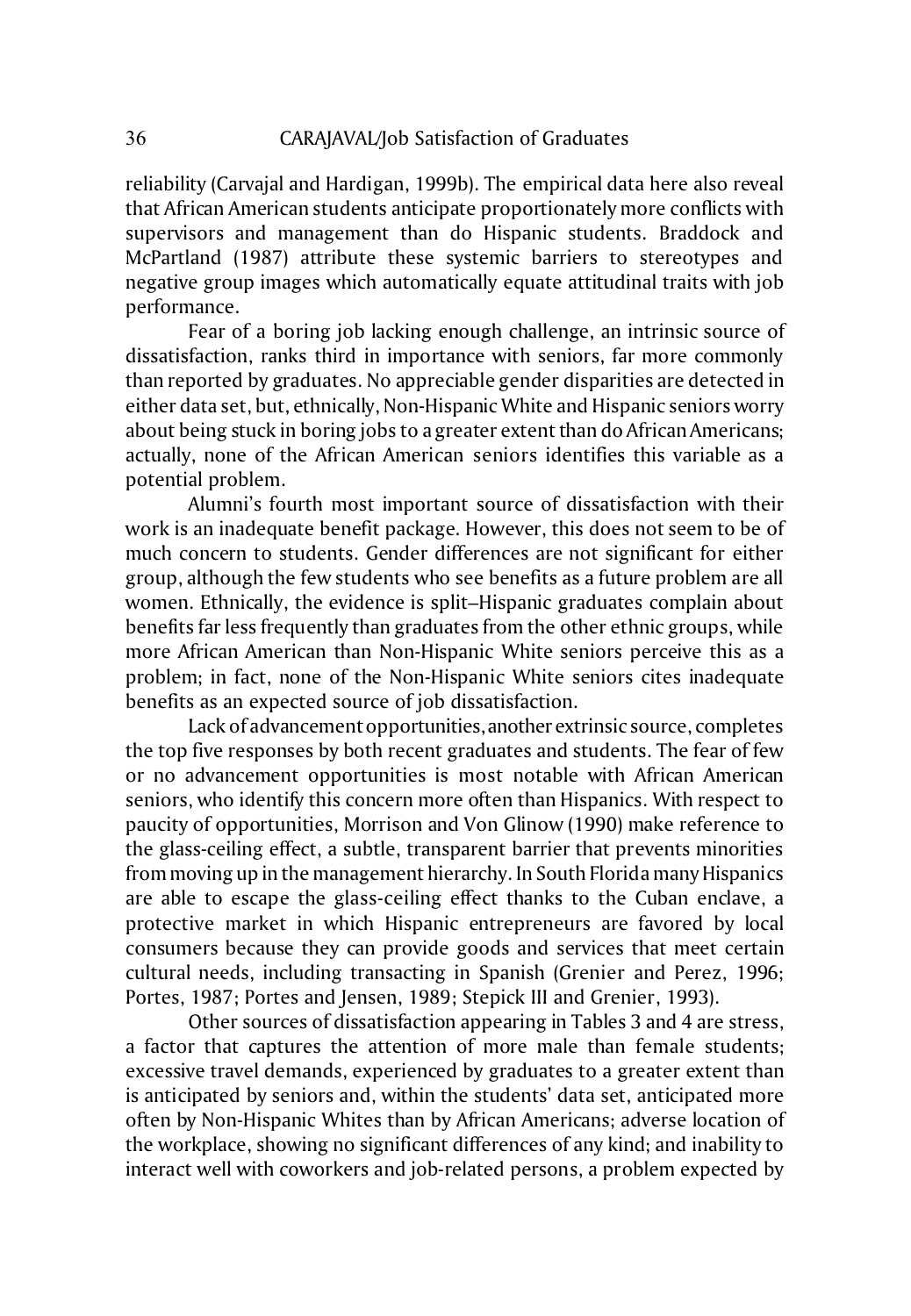proportionately more female than male seniors. The thought of not being able to use one's knowledge and skills troubles students more often than alumni, and more so female than male students. Also of greater concern to students than graduates are nature of the job itself, perceived as a problem by relatively more African American than Hispanic students, and low-entry level, which is less threatening to male and African American students than to female, Non-Hispanic White, and Hispanic students.

Thus, the transition from students' expectations to workers' marketplace experiences seems to be marked by growing dissatisfaction with inflexible hours and unreasonable workloads, insufficient benefits, and excessive travel demands, all extrinsic sources. It also points to declining concern regarding low pay, obviously an extrinsic source, as well as intrinsic sources such as fear of a boring job, not being able to use one's skills, nature of the job itself, and low-entry level. A more thorough probe reveals that the trend is the same for both genders in most sources of job dissatisfaction for which there is a significant student-to-worker change (i.e. pay/income, benefits, travel, nature of the job itself, and low-entry level). Whenever the genders differ in the direction and/or magnitude of trend in this transition, more often than not men's percentages remain about the same while a significant change is observed in women's percentages. Specifically women, not men, are responsible for growing dissatisfaction with work schedules/hours and declining concern with not being able to use their skills. Also unlike their male counterparts, women report greater dissatisfaction with supervisors and/or management and with stress as they transit from college into the work force. On the other hand, men, but not women, exhibit progressively less fear of encountering a non-challenging, boring job.

The only source of job dissatisfaction which shows a student-to-worker transition trend characterized by ethnic uniformity is benefits. As observation units move from the classroom into the labor force, growing dissatisfaction with work schedules/hours and excessive travel requirements, as well as less concern with inadequate income, are experienced by Hispanics, but not by the other ethnic groups. Apprehension about not being able to use one's skills disappears among African Americans, and both Hispanics and African Americans become less worried about the nature of the job itself. And Non-Hispanic Whites and Hispanics, but not African Americans, exhibit less dissatisfaction with a boring job and with low-entry level.

## **SUMMARY AND CONCLUSIONS**

Four generalizations can be discerned from the empirical results. Perhaps the most obvious is that many of the sources of job satisfaction and dissatisfaction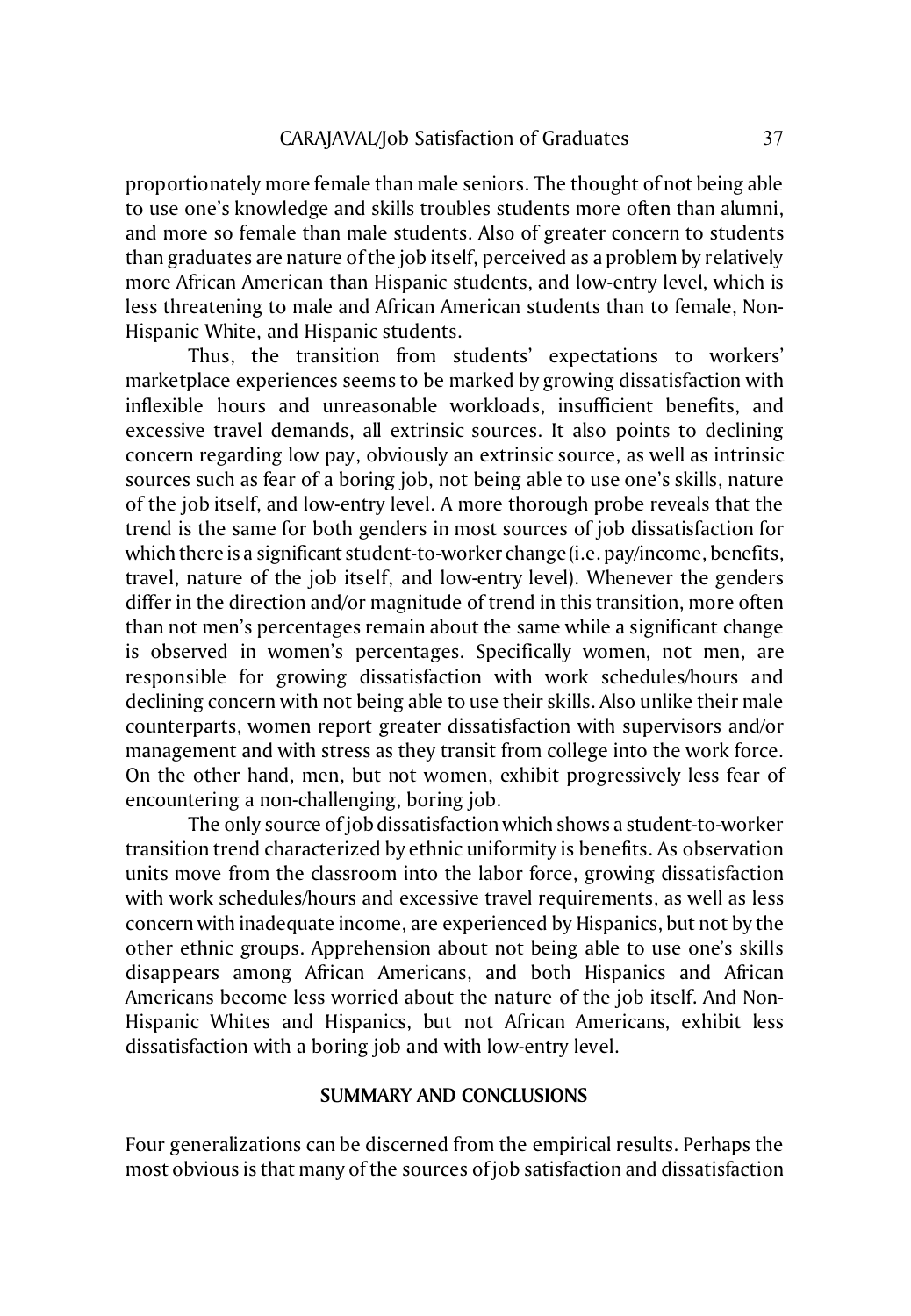are the same. Pay, benefits, work schedules, advancement opportunities, and associates and work-related persons are identified frequently as causes of both pleasure and displeasure on the job. It seems that some alumni and seniors perceive these factors positively, while others view them negatively.

Second, many of the students' expectations do not accord with the marketplace experiences of recent graduates. Although pay and benefits rank at the top of the job-satisfaction scale for both groups, students are more concerned with pay, and less concerned with benefits, than are graduates. Furthermore, there is little coincidence between experiences and expectations beyond that. Graduates round up the top five sources of satisfaction with flexibility of work schedules and reasonable hours, friendly associates and jobrelated persons, and a pleasant work environment, while students pay more attention to availability of advancement opportunities, job security, and jobs that provide challenges and responsibilities. Except challenges and responsibilities, all sources are extrinsic. Regarding dissatisfaction, students and graduates coincide in four of their five top choices; however, alumni complain more about too many hours of work and inflexible work schedules, and less about inadequate pay, *vis-a-vis* the expectations of seniors. Alumni identify poor benefit packages as a major source of dissatisfaction not recognized by seniors, while a boring job, the only intrinsic source, is a notable concern of seniors but not of alumni.

The third generalization is that gender disparities in sources of job satisfaction and dissatisfaction are relatively inconspicuous, especially for recent graduates. The apparent absence of major gender disparities might be indicative of a coincidence of values, tastes, and attitudes between men and women who study Business seldom found in other professional areas. Here more male than female graduates identify nature of the job itself and autonomy, both intrinsic, as sources of satisfaction, while more female than male graduates refer to learning new things. Similarly, more female than male graduates complain about low pay and problems with supervisors, both extrinsic, as sources of work-related dissatisfaction. Students' gender disparities relate mostly to sources different from those chosen by alumni: Proportionately more male than female students look forward to their work schedules as a source of job satisfaction, while relatively more female than male students mention the work environment and ability to use their knowledge and skills. With respect to sources of dissatisfaction, male students worry significantly more than their women counterparts about stress and potential difficulties with their work schedules, whereas women cite relatively more often than men expected low pay and benefits, problems with unfriendly associates and job-related persons, not being able to use their skills, and lowentry level. It seems that, although disparities are few, when viewed from both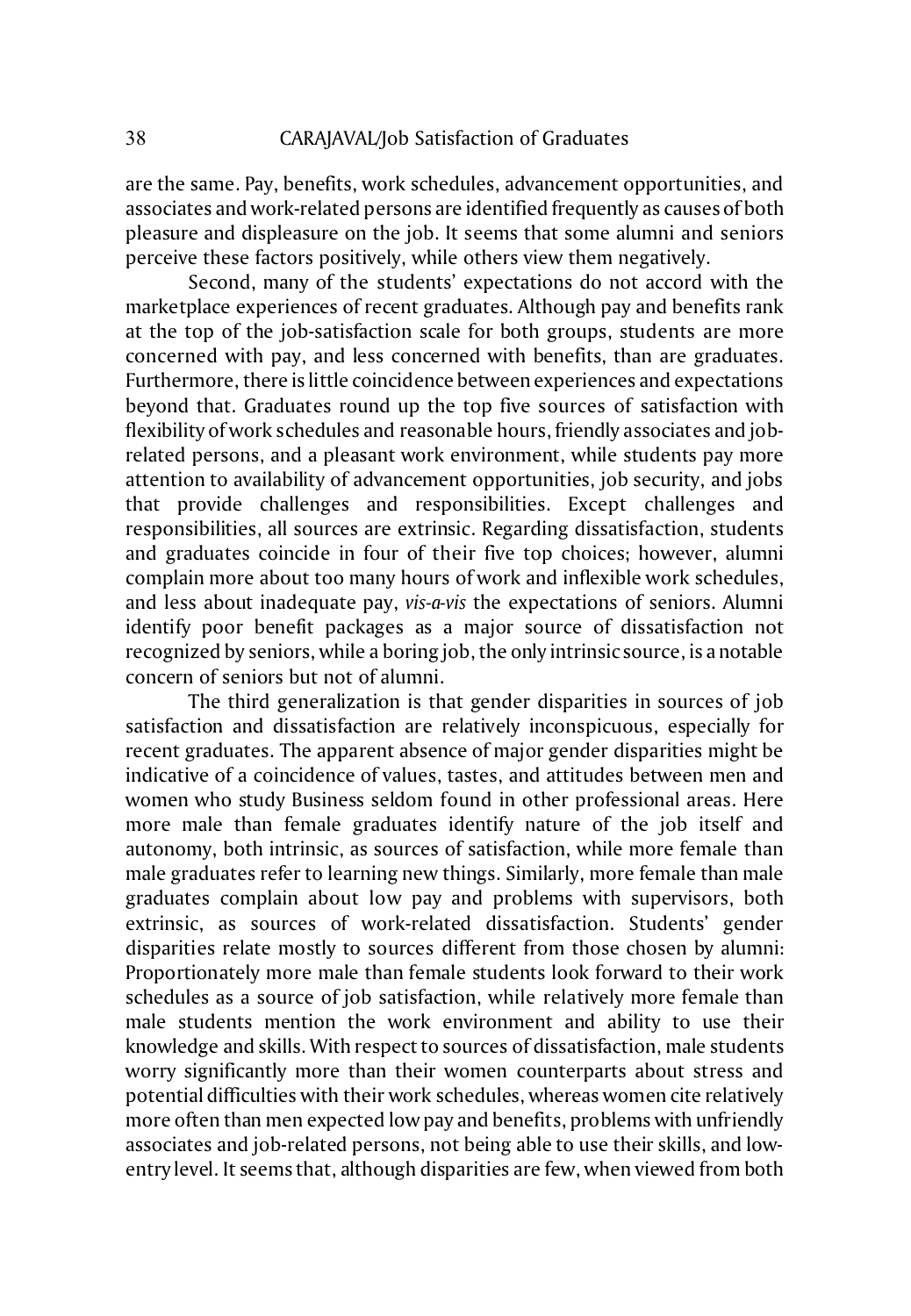positive and negative angles, men tend to focus on job characteristics and women tend to bring up costs and benefits associated with the job, some of which constitute the basis for gender discrimination in the marketplace.

Fourth, far more ethnic than gender disparities are detected, and virtually all of them involve African Americans. African American alumni identify as sources of satisfaction their work schedules and hours, work environment, and firm's structure and management more frequently, and benefits and relations with friendly associates less frequently, than members of the other ethnic groups. All are extrinsic sources. They also identify inadequate benefit packages as a source of job dissatisfaction more frequently than Hispanics. Compared to their peers of other ethnic groups, African American students anticipate more satisfaction in the workplace from benefits, the work environment, location, and recognition and appreciation for good performance, and less satisfaction from friendly associates, job security, and ability to learn new things. African American students also expect relatively more dissatisfaction associated with low pay and benefits, problems with supervisors and management, and lack of advancement opportunities, but relatively less dissatisfaction due to long work hours and inflexible schedules, excessive travel demands, boring jobs, and low-entry level. Finally, trends emerging in the transition from school to work are summarized at the end of each of the two sections on results.

Because of data limitations and the subjective nature of many responses, the results of this study should be regarded as necessarily preliminary. Neither the gender nor ethnic differences in frequency of response analyzed here take into account key variables such as respondents' class background, parental income,place ofemployment, determination, or appetite for material gains, nor do they view sources of satisfaction and dissatisfaction in a broader perspective of satisfaction or dissatisfaction with other aspects of life (i.e. family and friends, spiritual fulfillment, etc.). Another limitation is that the study relies exclusively on cross-sectional data; thus, whether or not perceived sources of job satisfaction and dissatisfaction change over time cannot be established with certainty, but only approximated by comparing both data sets. For example, one might argue that while men and women, as well as minorities and nonminorities, may have similar college experiences and interactions, issues such as racism and gender discrimination begin to emerge after graduates have been working for a while, or perhaps it takes some time before graduates become aware of the existence of these issues; in either case, ethnicl and gender differences in preferences and satisfaction would exacerbate over time. This certainly is an hypothesis worthy of future research.

Furthermore, the results obtained here may not be representative outside the field of Business or in other cultural settings less ethnically diverse,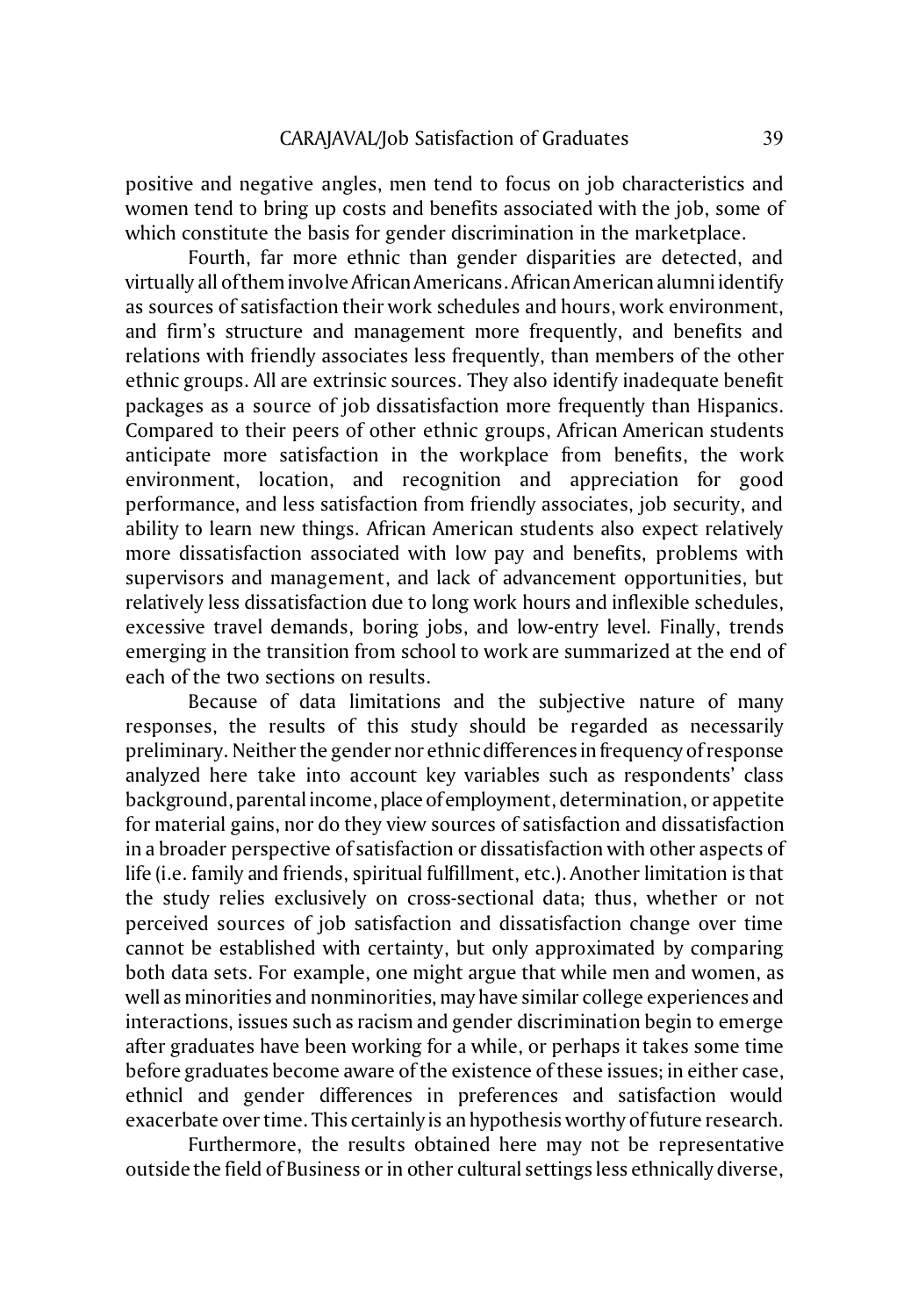40 CARAJAVAL/Job Satisfaction of Graduates

with more or fewer urban employment opportunities, or even students attending, and being graduated from, private universities. Yet, notwithstanding methodological limitations and constraints imposed by data availability, scope of study, and cultural setting, the arguments and conclusions here underscore the need to broaden, beyond mere financial considerations, the analytical context within which individuals make job-related decisions. What is needed out of future research is an understanding of the overall distribution of the returns to work, including gender and ethnic differences in the perception of, and reaction to, seemingly identical conditions.

The kind of information generated from these results could be used cautiously by employers to address actual and potential employees' needs and aspirations better. While sometimes it may not be possible to offer the salary levels that job candidates or employees expect, employers may be able to compensate by satisfying in other ways the social, esteem, and self-actualizing needs of their workers (Bilgic, 1998). But if employers are not aware of the importance that job candidates place on the entire array of organizational rewards, they are more likely to make poor placement decisions which may lead eventually to job dissatisfaction and turnover. Conversely, if employers are cognizant of systematic variations in candidates' expectations, compensating mechanisms could be designed to maximize rewards appealing specifically to a gender and/or ethnic group, while reducing or eliminating sources of negative stimuli to it. Of course, such practices must recognize and deal with numerous legal intricacies as well as little-understood relationships among perceptions, prejudice, and availability of opportunities, all of which require extensive research, including their potential spillover effect on non-work satisfaction (Iverson and Maguire, 2000; Judge, Bono, and Locke, 2000; Landry, 2000).

The methodology and empirical results developed here also could be useful to college placement centers in assessing the viability of students' expectations. In addition to sharpening job-search skills, placement officers play a most important role in keeping unrealistic expectations to a minimum. Providing objective data gathered from recent graduates concerning actual market conditions could effectively counteract unreasonable claims by jobrecruitment brochures designed primarily to attract (but not necessarily keep) the most promising graduating seniors. Seminars and even courses could be offered early in the curriculum, preparing students to minimize job-entry surprises, not only by acquainting them with the realities of the marketplace, but also allowing for change of academic major if professional realities conflict with personal preferences. And, above all, student awareness could be increased regarding the comprehensive and multifaceted nature of job satisfaction.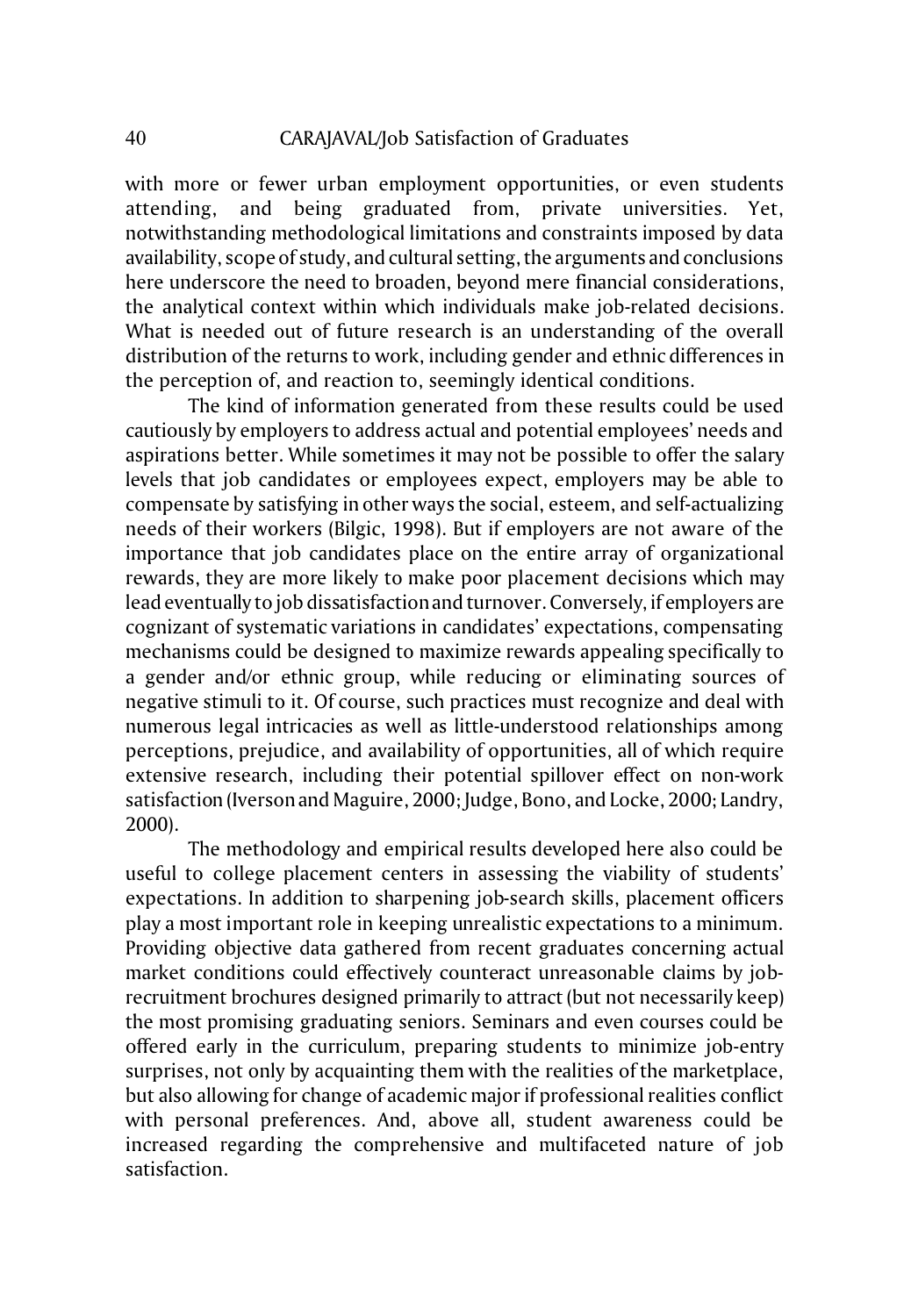## CARAJAVAL/Job Satisfaction of Graduates 41

#### **NOTES**

1. Job openings for college graduates arise from growth, upgrading, and replacement needs.

2. The frictional or natural staff turnover rate is the minimum rate of turnover expected in a type of job or institution. It measures, within a period of tim e, usually a year, the percentage of employees who leave their positions for reasons unrelated to job satisfaction or dissatisfaction (*i.e.,* de ath, injur y, professional development, family relocation, promotion within the institution, etc.).

3. Since the d ata a re g athe red from only one institution, the results may not be fully repre sentative of college students and graduates in gener al. Yet the method ological benefits obtained from ethnic diversity and not having to standardize policies and practices of different universities outweigh this disadvantage.

4. Of the students in the sample, 85.5 percent are currently working either full or part time.

5. Included as Business fields are Accounting, Decision Sciences, Finance, Management, and Marketing.

6. These distributions are very similar to the gender and ethnic distributions of non-foreign graduates who could not be contacted. Non-foreign graduates who could not be contacted also are evenly distributed–50.2 percent men and 49.8 percent women. Non-Hispanic Whites account for slightly over a quarter (28.2 pe rcent) of the data set, African Americans constitute 9.5 perce nt, and Hispanics represent about three-fifths (58.6 percent); the remaining 3.7 percent are classified as belonging to other ethnic classifications. Even the grade point averages (2.88 for respondents and 2.94 for nonrespo nden ts) and m edian ag es (25 ye ars for re spondents and 26 years for non-re spondents) are similar for bo th grou ps. Thus, there seems to be no indication that the absence from the analysis of graduates who could not be contacted constitutes a source of bias.

7. Since there are relatively few observation units from the "other" ethnic group, responses are not rep orted separa tely for this category. Their answers, however, are included in the response breakdown by gender.

#### **REFERENCES**

- Abraham, R. (1999). The relationship between differential inequity, job satisfaction, intention to turnover, and self-esteem. *Journal of Psychology* 133(2):205-215.
- Amirault, T. A. (1994). Job market profile of college graduates in 1992: A focus on earnings and jobs. *Occupational Outlook Quarterly* 38(2):28.
- Anderson-Harper, H. M., B. A. Berger and Renée Noel (1992). Pharmacists' predisposition to communicate, desire to counsel, and job satisfaction. *American Journal of Pharmaceutical Education* 56:252-258.
- Betts, J. R. (1996). What do students know about wages?–Evidence from a survey of undergraduates. *Journal of Human Resources* 31(1):27-56.
- Betz, M. and L. O'Connell (1987). Gender and work: A look at sex differences among Pharmacy students. *American Journal of Pharmaceutical Education* 51:39-43.
- Bilgic, R. (1998). The relationship between job satisfaction and personal characteristics of Turkish workers. *Journal of Psychology* 132(5): 549- 557.
- Boyd, R. L. (1991). Inequality in the earnings of self-employed African and Asian Americans. *Sociological Perspectives* 34(4):447-472.
- Braddock I., H. Jomills and J. M. McPartland (1987). How minorities continue to be excluded from equal opportunities: Research on labor and institutional barriers. *Journal of Social Issues* 43(1):5-39.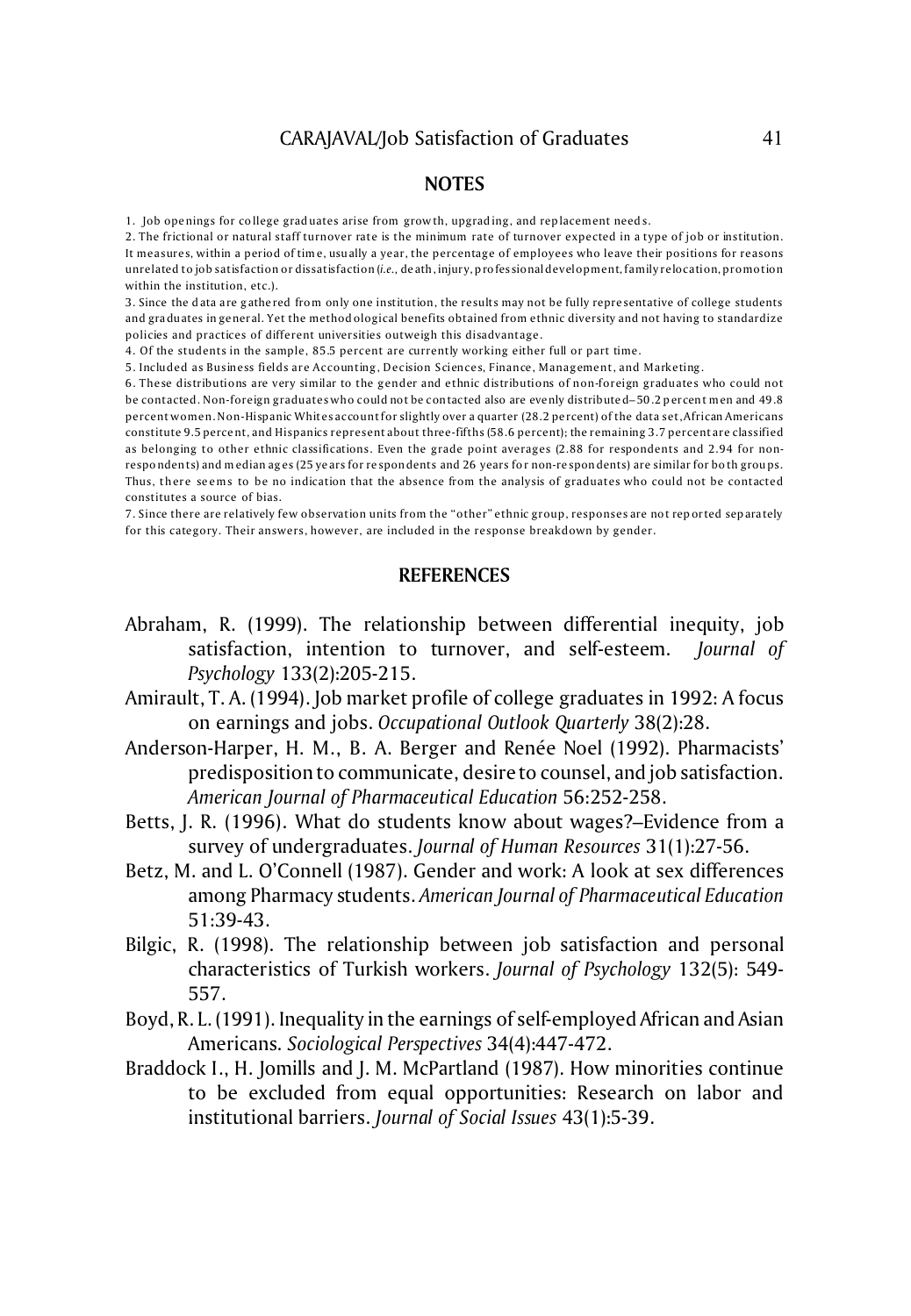Carvajal, M. J. and P. C. Hardigan (1999a). First-job preferences and expectations of Pharmacy students: Some inter-gender and inter-ethnic comparisons.*Journal of the American Pharmaceutical Association* 39(1):32- 40.

 (1999b). Estimation of pharmacy students' expected job satisfaction functions. *American Journal of Pharmaceutical Education* 63(3):285-289.

- Carvajal, M. J. et al. (1996). Career- and family-related preferences and expectations of college students: Some inter-gender and inter-ethnic comparisons.*International Journal of Sociology of the Family* 26(2):79-100. (2000). Inter-gender differentials between college students' earnings expectations and the experience of recent graduates. *Economics of Education Review* 19(2):229-243.
- Chiu, C. (1998). Do professional women have lower job satisfaction than professional men? Lawyers as a case study. *Sex Roles* 38(7-8):521-537.
- Cook, E. P. (1993). The gendered context of life: Implications for women's and men's career-life plans. *Career Development Quarterly* 41(3):227-237.
- Crocker, J. et al. (1991). Social stigma: The affective consequences of attributional ambiguity. *Journal of Personality and Social Psychology* 60 (2):218-228.
- Danzier, N. (1983). Sex-related differences in the aspirations of high school students. *Sex Roles* 9(6):683-695.
- Davis, K. R., W. F. Giles and H. S. Feild, Jr. (1985). Compensation and fringe benefits: How recruiters view new college graduates' preferences. *Personnel Administrator* (January):43-46.
- Daymont, T. N. and P. J. Andrisani (1984). Job preferences, college major, and the gender gap in earnings. *Journal of Human Resources* 19 (3): 408-428.
- Ganong, L. H. and M. Coleman (1992). Gender differences in expectations of self and future partner. *Journal of Family Issues* 13(1):55-64.
- Ganzach, Y. (1998). Intelligence and job satisfaction. *Academy of Management Journal* 41(5):526-539.
- Graham, C. and A. McKenzie (1995). Delivering the promise: The transition from higher education to work. *Education + Training* 37(1):4-11.
- Grenier, G. and L. Perez (1996). "Miami spice: The ethnic cauldron simmers," in *Origins and Destinies: Immigration, Race, and Ethnicity in America*, S. Pedraza and R. Rumbaut, eds. Belmont, CA: Wadsworth Publishing Company, pp. 360-372.
- Hamermesh, D. S. (2001). The changing distribution of job satisfaction. *Journal of Human Resources* 36(1):1-30.
- Harkins, P. J. (1998). Why employers stay–or go. *Workforce* 77(10):74-78.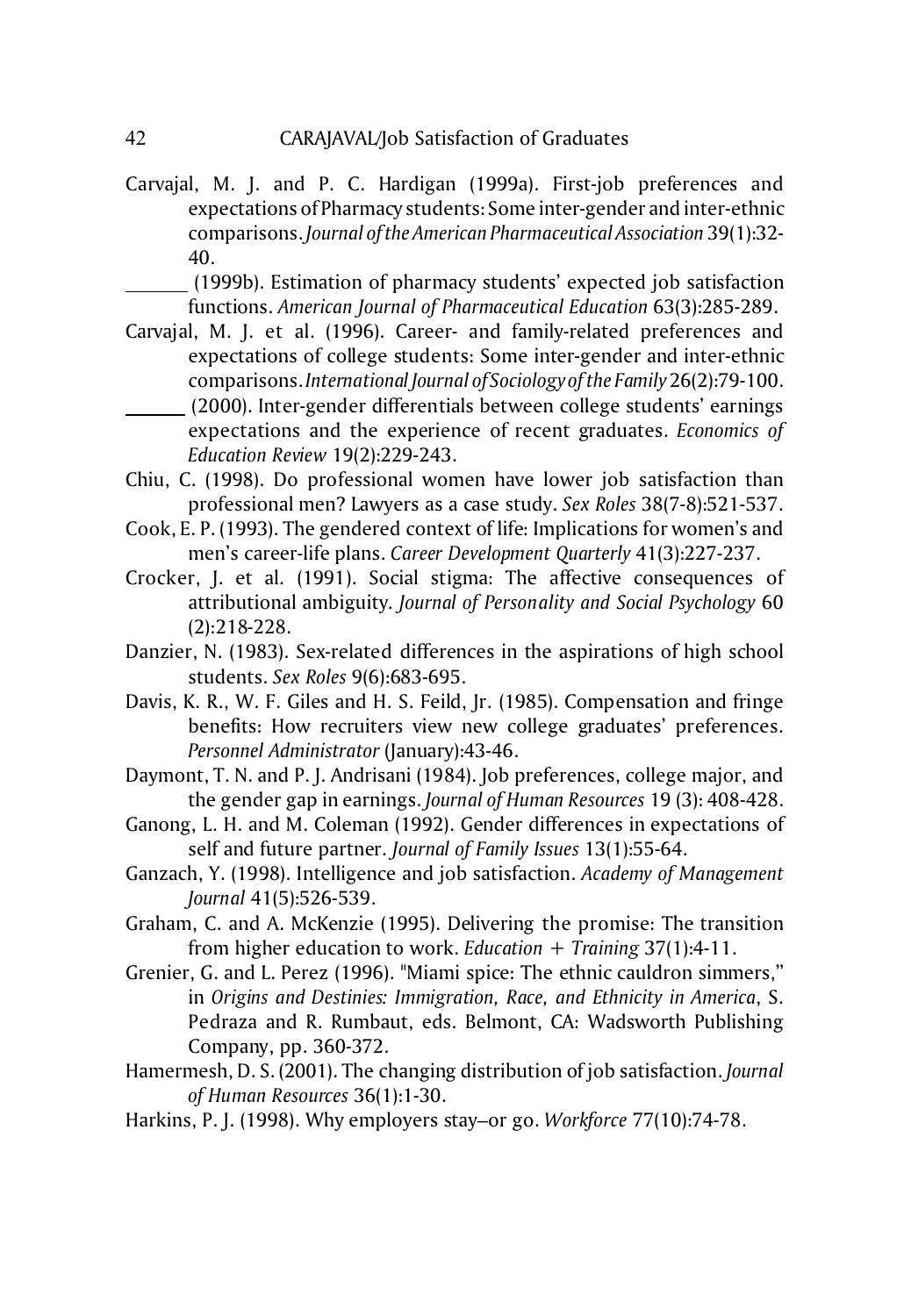- Hatcher, L. and J. C. Crook (1988). First-job surprises for college graduates: An exploratory investigation. *Journal of College Student Development* 29 (5):441-448.
- Hecker, D. E. (1992). College graduates: Do we have too many or too few? *Occupational Outlook Quarterly* 36(2):13-23.
- Hellman, C. M. (1997). Job satisfaction and intent to leave. *Journal of Social Psychology* 137(6):677-689.
- Iverson, R. D. and C. Maguire (2000). The relationship between job and life satisfaction: Evidence from a remote mining community. *Human Relations* 53(6):807-839.
- Judge, T. A., J. E. Bono and E. A. Locke (2000). Personality and job satisfaction: The mediating role of job characteristics. *Journal of Applied Psychology* 85(2):237-249.
- Kaye, L. W., L. B. Alexander and S. Kauffman (1999). Factors contributing to job quality and satisfaction among ethnically diverse, lower income, elderly part-timers. *Journal of Gerontological Social Work* 31(1-2):143-166.
- Laband, D. N. and B. F. Lentz (1998). The effects of sexual harassment on job satisfaction, earnings, and turnover among female lawyers. *Industrial and Labor Relations Review* 51(4):594-607.
- Landry, M. B. (2000). The effects of life satisfaction and job satisfaction on reference librarians and their work. *Reference & User Services Quarterly* 40(2):166-175.
- Lueptow, L. B. (1981). Sex-typing and change in the occupational choices of high school seniors: 1964-1975. *Sociology of Education* 54(1):16-24.
- Ma, X. and R. B. MacMillan (1999). Influences of workplace conditions on teachers' job satisfaction. The *Journal of Educational Research* 93(1):39-47.
- Major, B. and E. Konar (1984). An investigation of sex differences in pay expectations and their possible causes. *Academy of Management Journal* 27(4):777-792.
- Mannheim, B., Y. Baruch and J. Tal (1997). Alternative models for antecedents and outcomes of work centrality and job satisfaction of high-tech personnel. *Human Relations* 50(12):1537-1562.
- McNair, D. and D. Brown (1983). Predicting the occupational aspirations, occupational expectations, and career maturity of Black and White male and female 10th graders. *Vocational Guidance Quarterly* 32(1):29-36.
- Milliken, F. J. and L. L. Martins (1996). Searching for common threads: Understanding the multiple effects of diversity in organizational groups. *Academy of Management Review* 21(2):402-433.
- Morrison, A. M. and M. A. Von Glinow (1990). Women and minorities in management. *American Psychologist* 45(2):200-208.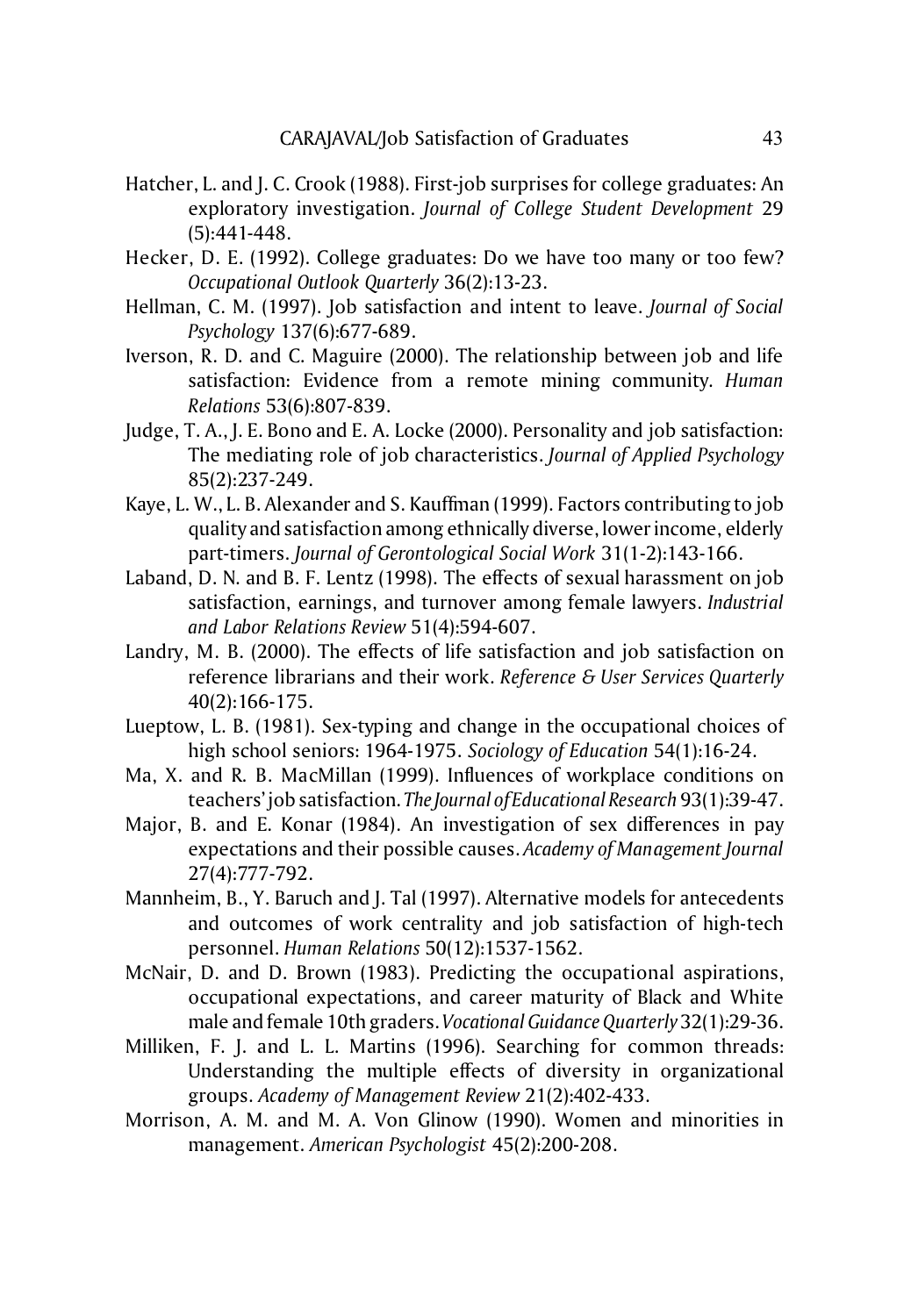- Mottaz, C. J. (1985). The relative importance of intrinsic and extrinsic rewards as determinants of work satisfaction. *Sociological Quarterly* 26(3):365- 385.
- Mulligan, B. (1998). What's in a job? Students and graduates describe their career quests. *Journal of Career Planning & Employment* 58(3):6-8.
- National Center for Education Statistics, (1993). *Occupational and Educational Outcomes of Recent College Students 1 Year after Graduation: 1991*. Washington, D.C.: U.S. Department of Education, NCES 93-162.
- Niemann, Y. F. and J. V. Dovidio (1998). Relationship of solo status, academic rank, and perceived distinctiveness to job satisfaction of racial/ethnic minorities. *Journal of Applied Psychology* 83(1):55-71.
- Portes, A. (1987). The social origins of the Cuban enclave economy in Miami. *Sociological Perspectives* 30(4):340-372.
- Portes, A. and L. Jensen (1989). The enclave and the entrants: Patterns of ethnic enterprise in Miami before and after Mariel. *American Sociological Review* 54(6):929-949.
- Purohit, A. A. and R. L. Lambert (1983). Intrinsic and extrinsic job satisfaction characteristics among pharmacy students. *American Journal of Pharmaceutical Education* 47:19-22.
- Rauch, T. M. (1981). Job satisfaction and the practice of clinical pharmacy. *American Journal of Public Health* 71(5):527-529.
- Ross, C. E. and M. P. Wright (1998). Women's work, men's work, and the sense of control. *Work and Occupations* 25(3):333-356.
- Rotberg, H. L., D. Brown, and W. B. Ware (1987). Career self-efficacy expectations and perceived range of career options in community college students. *Journal of Counseling Psychology* 34(2):164-170.
- Shelley, K. J. (1992). More college graduates may be chasing fewer jobs. *Occupational Outlook Quarterly* 36(2):5-11.
- Shelley, K. J. (1994). More job openings, even more entrants: The outlook for college graduates, 1992-2005. *Occupational Outlook Quarterly* 38(2):5-9.
- Smith, H. L. and B. Powell (1990). Great expectations: Variations in income expectations among college seniors. *Sociology of Education* 63(3):194- 207.
- Stepick III, A. and G. Grenier (1993). "Cubans in Miami," in *In the Barrios-- Latinos and the Underclass Debate*, J. Moore and R. Pinderhughes, eds. New York: Russell Sage Foundation, pp. 79-100.
- Tang, T. L., J. K. Kim and D. S. Tang (2000). Does attitude toward money moderate the relationship between intrinsic job satisfaction and voluntary turnover?" *Human Relations* 53(2):213-245.